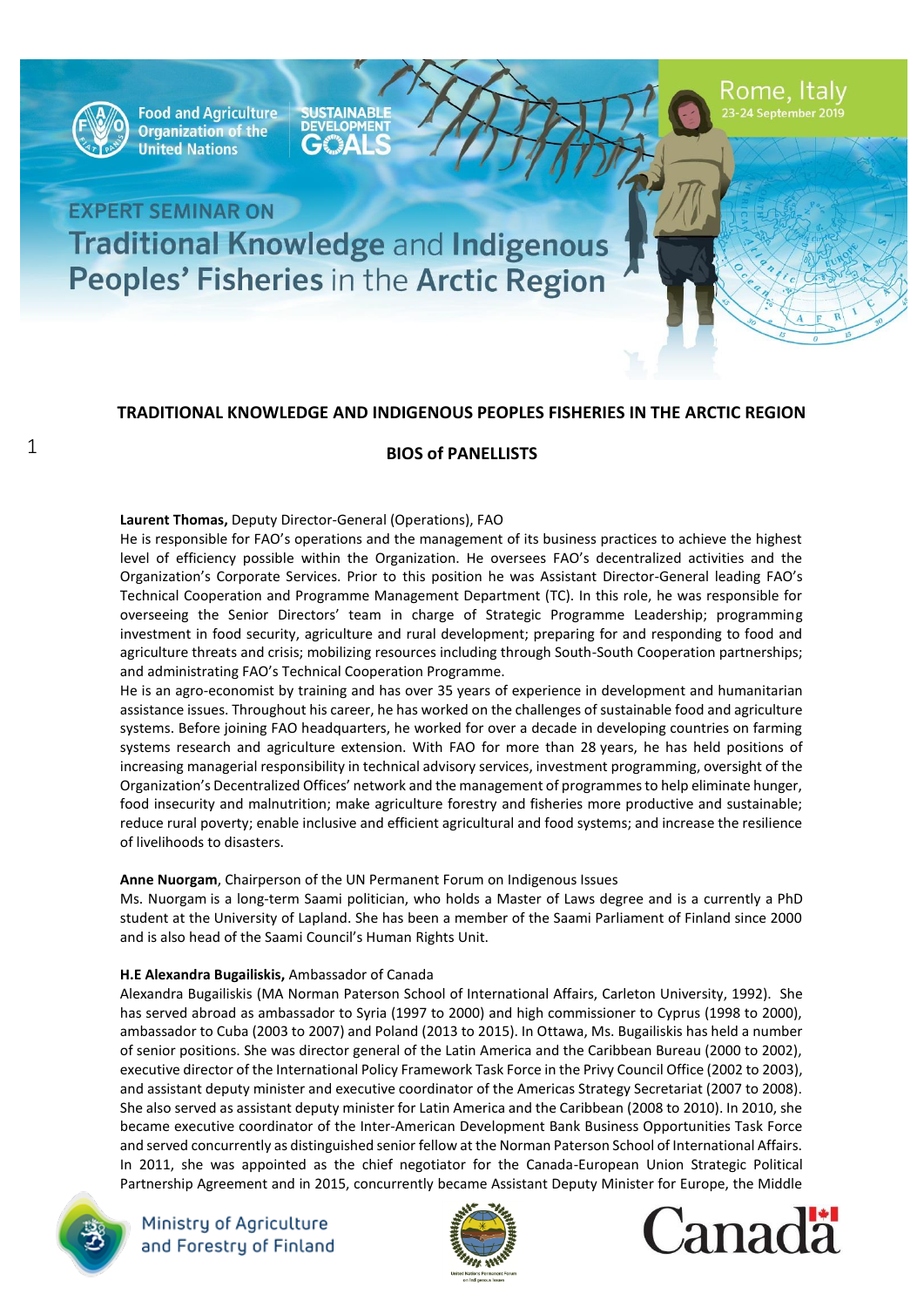

**SUSTAINABLE**  $\mathbf{A}$ 

Rome, Italy

# **EXPERT SEMINAR ON Traditional Knowledge and Indigenous** Peoples' Fisheries in the Arctic Region

East, the Maghreb and Circumpolar Affairs. She is the recipient of awards for distinguished service for her work on Namibian independence, the Summit of the Americas, the response to the Haitian earthquake and, most recently, the resettlement of Syrian refugees. In August 2017, Alexandra Bugailiskis was appointed as Canada's Ambassador to the Italian Republic, as well as Permanent Representative to the Food and Agriculture Organization of the United Nations, the World Food Programme and the International Fund for Agricultural Development, with concurrent accreditation as Ambassador to the Republic of San Marino and Albania and High Commissioner to Malta. She is married to Lt. Colonel (retd) Alexander Fieglar with whom she has two children Henry and Angelica.

#### **H.E Victor L. Vasiliev,** Ambassador of the Russian Federation

Victor L. Vasiliev was born in Moscow on February 25, 1963. In 1989 graduated from Moscow State Institute (University) of Foreign Relations (MGIMO). Has extensive experience in Central Office of the Soviet, later Ministry of Foreign Affairs of the Russian Federation and abroad. In 2000-2004 – Counsellor, Senior Counsellor of the Permanent Mission of the Russian Federation to the United Nations, New York. In 2004-2007 – Deputy Director of the International Organizations Department, MFA Russia. In 2007-2013 – Deputy Permanent Representative of the Russian Federation to the United Nations Office and other international organizations in Geneva. In 2012-2013 – Chairpersonman of the UN Group of Governmental Experts on Transparency and Confidence-Building Measures in Outer Space Activities. Since August 2013 Ambassador at Large, MFA Russia. By the Appointment of the President of the Russian Federation since October 2013 served as Representative Plenipotentiary of the Russian Federation to the Collective Security Treaty Organization.

On April 24, 2018 by the Decree of the President of the Russian Federation was appointed Permanent Representative of the Russian Federation to FAO and other UN Agencies in Rome.

Holds the diplomatic rank of Ambassador Extraordinary and Plenipotentiary. Speaks English and Dutch.

#### **H.E Aslak Brun,** Ambassador of Norway

Ambassador Aslak Brun is Norway's Permanent Representative to the UN organisations in Rome from September 2019. He has broad diplomatic experience in the areas of development cooperation, multilateral negotiations and climate change.

Mr Brun was previously Chief of Staff to Norway's Minister of International Development (2018-2019), and before that Deputy Director General of the Department of Economic Relations and Development in the Ministry of Foreign Affairs (2017-2018).

Mr Brun was Norway's chief climate change negotiator during the period that culminated in the Paris Agreement (2013-2016). He has also been project manager for UN reform, and in that capacity he facilitated the Norwegian Prime Minister's role as co-chairperson of the UN high-level reform panel 'Delivering as One' (2005-2006).

Mr Brun has headed three different sections in the Ministry of Foreign Affairs: the Section for Development Policy (2016-2017), the Section for Climate Change, Global Health and Sustainable Development (2012-2013), and the Section for Global Initiatives and Gender Equality (2007-2009). He has served as Deputy Chief of Mission at the Norwegian Embassy in New Delhi (2009-2012). He has also been posted to the Norwegian





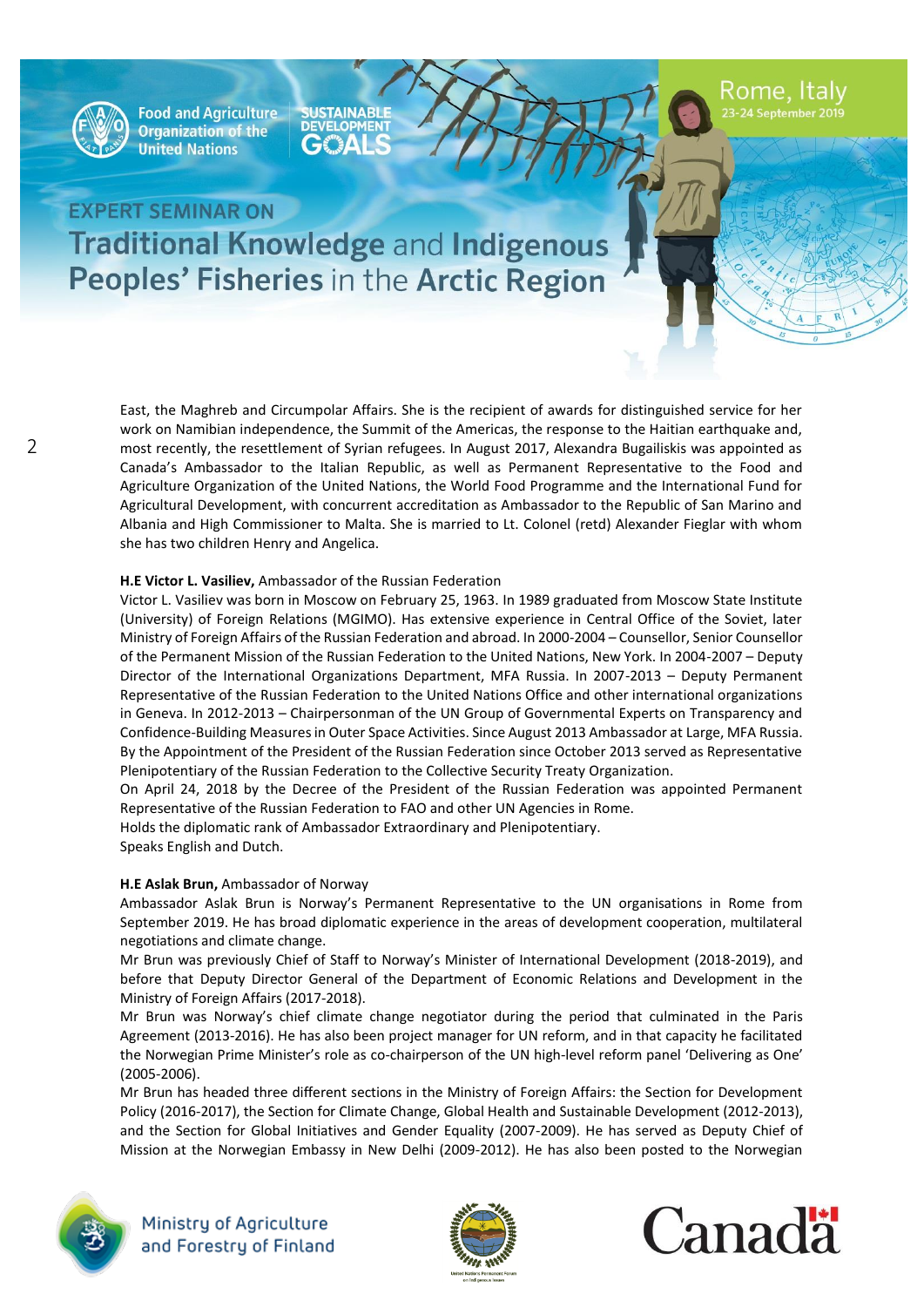

**SUSTAINABLE** €₩

Rome, Italy

# **EXPERT SEMINAR ON Traditional Knowledge and Indigenous** Peoples' Fisheries in the Arctic Region

Embassy in The Hague (1999-2001) and seconded as Junior Professional Officer to the United Nations Development Programme in Sierra Leone (1989-1991).

He holds a master's degree in political science from the University of Oslo.

Mr Brun was born on 11 December 1960. He is married and has two children.

**Aulikki Hulmi,** Deputy Permanent Representative of Finland to FAO and Counsellor of Agriculture Holds a M.Sc. Agriculture, Agronomist (crop husbandry), University of Helsinsky

Assigned by Ministry of Agriculture and Forestry for the period (08/2017-06/2020) when Finland holds the Nordic seat at the FAO Council, the chairmanship of the FAO European Regional Group and the EU Presidency. Ministry of Agriculture and Forestry, Director for International Affairs, Responsible for Ministry level coordination of international organizations and international relations.

Previously Ministry of Agriculture and Forestry, Ministerial Adviser, Responsible for coordination of EU affairs, Ministry of Agriculture and Forestry, Senior Officer Responsible for coordination of EU affairs, Prime Minister's Office, Secretariat for EU Coordination, Special Adviser, agricultural, food, fisheries and forestry policy, Finnish Farmers' Brussels Office, Chargé d'affaires, Central Union of Agricultural Producers and Forest Owners MTK, Information officer, Agricultural Information Centre (owned by NGOs and industry), Information Officer and Chief of Information. English, Swedish, Italian, French, German and some Chinese

### **Veikko Feodoroff**, Chairperson of the Livelihood and Legal Committee, Saami Parliament of Finland Veikko Feodoroff acts as the chair of the Livelihood and Legal Committee and the chair of the Social Affairs and Health Committee in the Sámi Parliament in Finland. He is a member of the Sámi Parliament, the Spokesman of the Skolt Sámi Siida Council and the chair of the board of the Sámi Educational Institute. Veikko is a Skolt Sámi reindeer herder and a fisher living in Sevettijärvi village in the heartlands of Skolt Sámi area in Finland.

#### **Dalee Sambo**, Chairperson of the Inuit Circumpolar Council, United States, Alaska

Dalee Sambo Dorough (Inuit-Alaska) is International Chair of the Inuit Circumpolar Council and former Associate Professor at University of Alaska Anchorage. Engaged for over 34 years at the UN, ILO, OAS and other international fora, she is a former Expert Member and Chairperson of the UNPFII and specializes in international Indigenous human rights law as well as political and legal relations between States and Indigenous peoples. She holds a PhD from University of British Columbia, Faculty of Law (2002) and a Master of Arts in Law & Diplomacy from The Fletcher School at Tufts University (1991). Current areas of research include Arctic Indigenous peoples' human rights, Arctic policy and Arctic related issues. She is also co-Chair of the International Law Association Committee on Implementation of the Rights of Indigenous Peoples.

### **Gunn-Britt Retter,** Head of Arctic and Environmental Unit of the Saami Council, Norway

Ms Gunn-Britt Retter lives in the coastal Saami community Unjárga-Nesseby in north-eastern Norway. She is a teacher of training from Sámi University of Applied Sciences and holds MA in Bilingual studies from University of Wales. Since 2001, Retter has worked with Arctic Environmental issues, first at Arctic Council Indigenous Peoples' Secretariat (IPS) (Denmark) and since 2005 in the present position as Head of Arctic and Environmental Unit of the Saami Council. In her present position, Retter has been involved in issues related





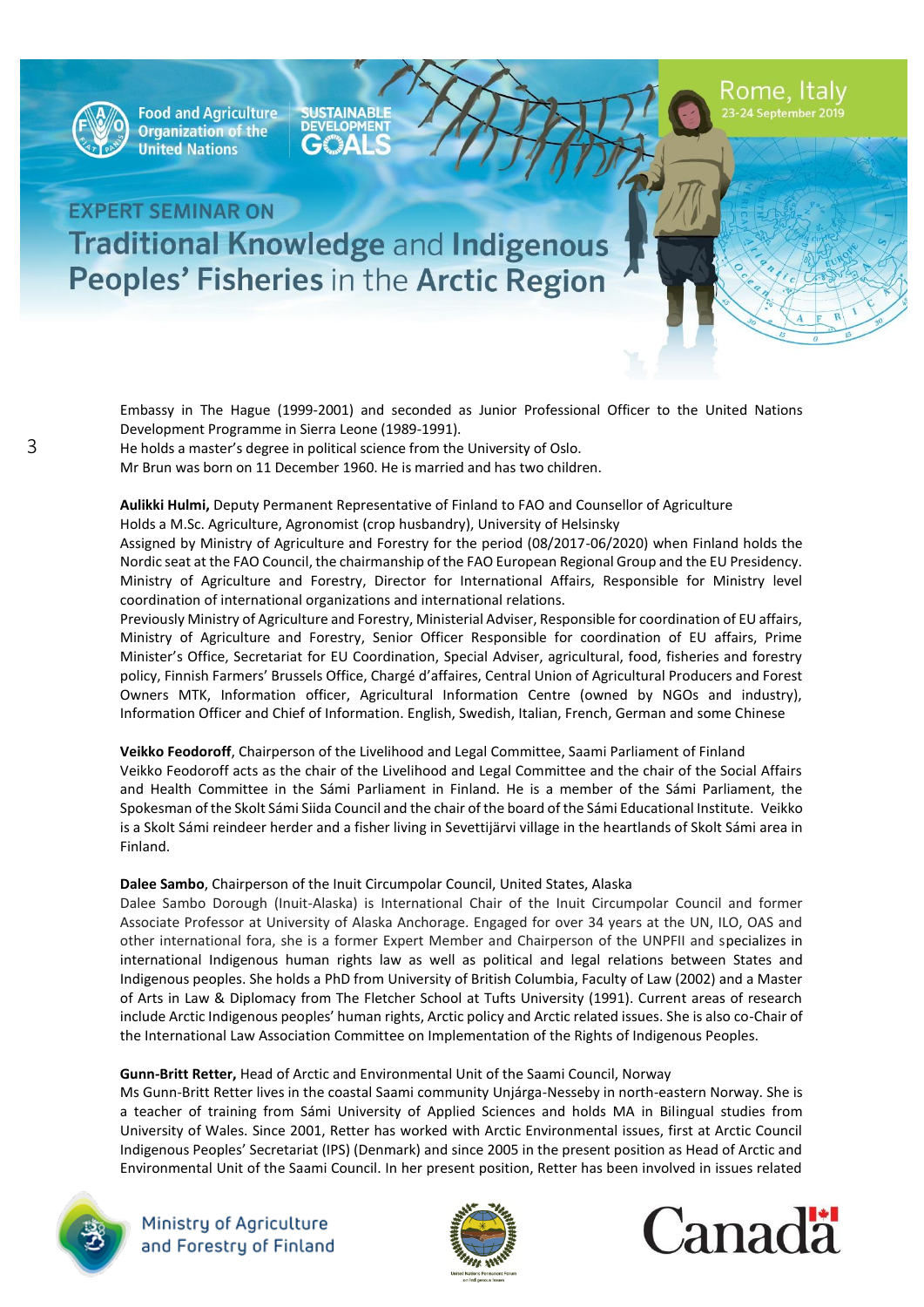

**SUSTAINABLE**<br>DEVELOPMENT €₩

Rome, Italy

# **EXPERT SEMINAR ON Traditional Knowledge and Indigenous Peoples' Fisheries in the Arctic Region**

to indigenous peoples and knowledge associated with climate change, biodiversity, language, pollution and management of natural resources.

#### **Árni M. Mathiesen**, Assistant Director-General, Fisheries and Aquaculture Department, FAO

Mr Árni M. Mathiesen, a national of Iceland and coming from a fishing family, was appointed as Assistant Director-General (ADG) of the Fisheries and Aquaculture Department of FAO, effective 28 October 2010.

Mr Mathiesen graduated from Flensborgarskóli in Hafnarfjörður with a university entrance diploma in 1978 and obtained a Bachelor of Veterinary Medicine and Surgery degree from the University of Edinburgh, U.K., qualifying as a veterinarian in 1983. He was awarded a Master of Science in Aquatic Veterinary Pathology from the Institute of Aquaculture, University of Stirling, U.K. in 1985. After completing his studies, he worked as a veterinarian, specializing in fish diseases from 1985 to 1995. He also served as Managing Director of Faxalax, an aquaculture firm, from 1988 to 1989.

Mr Mathiesen was a member of the Board of the Icelandic Veterinary Association from 1986 to 1987 and Chairperson of the Council for the Prevention of Cruelty to Animals from 1994 to 1999.

In 1991, elected to the Icelandic Parliament (Althing) for the Independence Party, Mr Mathiesen was the youngest member of the Althing at the time, 32 years of age. From 1990 to 1994, Mr Mathiesen was a member of the Board of the Guarantee Division of Aquaculture Loans and, from 1994 to 1998, a member of the Board of the Agricultural Bank of Iceland and of the Agricultural Loan Fund. He was also an Icelandic representative on the Nordic Council from 1991-1995.

From May 1999 to September 2005, he served as Minister of Fisheries; the agency responsible for fisheries policy, quota allocation, surveillance and enforcement, processing, research and development, marine aquaculture, marine food safety and management of international agreements.

From September 2005 to February 2009, Mr Mathiesen served as Minister of Finance; the agency responsible for state budget, tax policy, revenue collection and forecasts, economic forecasts, pensions, government property and wage settlements in the public sector.

Prior to joining FAO, Mr Mathiesen was a consultant for the Confederation of Icelandic Employers and parttime general veterinary practitioner in the south of Iceland

### Session 1: Traditional indigenous peoples fishing practices in the past: Were they different from today?

**Ivan Gutorov,** Fisherman and indigenous elder, Russian Federation.

Ivan Gutorov is fisherman, and Chair of the Board of the NGO – Community of the indigenous peoples of the North "Itelmen"

#### **Einar Eythorsson,** Norwegian Institute for Cultural Heritage Research, Norway

Dr. polit. Einar Eythórssson is an Icelandic social scientist, senior researcher at the Norwegian Institute for Cultural Heritage Research in Tromsø. He has long experience from research on traditional knowledge and economic adaptations among the Sea-Sámi in Finnmark. His research work also includes studies on fisheries and wildlife governance, in Norway and Iceland.





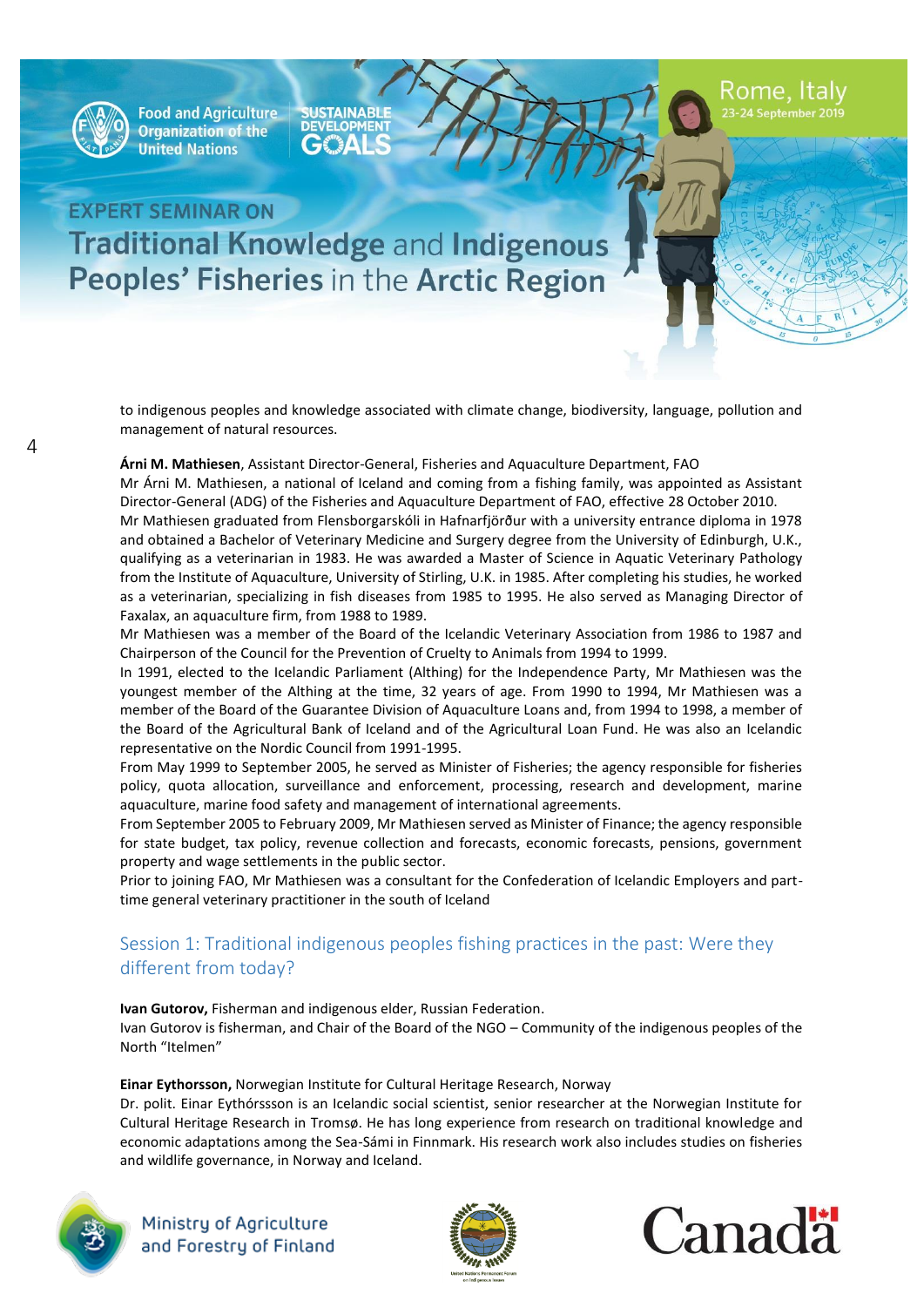

**SUSTAINABLE**  $\Delta \epsilon$ 

# **EXPERT SEMINAR ON Traditional Knowledge and Indigenous Peoples' Fisheries in the Arctic Region**

**Tønnes "Kaka" Berthelsen**, Fishermen's and Hunters Association KNAPK, Greenland Tønnes Berthelsen holds academic grades from Copenhagen Business School in business and economics, MBA from Leeds University Business School and Arctic studies as subject from University if Lapland.

He worked in the fisheries for many years i.e. Royal Greenland and Arctic Green Food. Ha has been leader of business counselling under the Qeqqata Municipality in Greenland, and is now CEO of Greenland Fishermen and Hunters Association.

**Veikko Feodoroff,** Chairperson of the Livelihood and Legal Committee, Saami Parliament of Finland Veikko Feodoroff acts as the chair of the Livelihood and Legal Committee and the chair of the Social Affairs and Health Committee in the Sámi Parliament in Finland. He is a member of the Sámi Parliament, the Spokesman of the Skolt Sámi Siida Council and the chair of the board of the Sámi Educational Institute. Veikko is a Skolt Sámi reindeer herder and a fisher living in Sevettijärvi village in the heartlands of Skolt Sámi area in Finland.

### The Violet Chair Initiative and the Global Campaign on Indigenous Women

#### **Mariana Estrada**, Indigenous Peoples Team, FAO

Mariana Estrada is a journalist focused in human rights advocacy, extensive experience in communication for development, gender and indigenous peoples. She holds studies in Communication and Public Policies, working at the Food and Agriculture Organization of the UN since 2013. Prior to her actual position in the Indigenous Peoples Team in HQ, she collaborated in the Sub-Regional Office for Mesoamerica based in Panamá and the Country Office in Mexico.

Currently, she is working on the FAO Indigenous Women Campaign and the traditional knowledge and climate change initiative.

### **Anne Nuorgam**, Chairperson of the UN Permanent Forum on Indigenous Issues

Ms. Nuorgam is a long-term Saami politician, who holds a Master of Laws degree and is a currently a PhD student at the University of Lapland. She has been a member of the Saami Parliament of Finland since 2000 and is also head of the Saami Council's Human Rights Unit.

#### **Guido Agostinucci**, Indigenous Peoples Team, FAO

Guido Agostinucci is an agronomist from the University of Melbourne, Australia, and with a M. Sc. in Agroecology from the University of Tuscia, Italy. Guido started his career working as an agricultural researcher for the University of Tuscia where he has been involved in a number of studies related to entomology, crop production and agricultural economics. Since joining FAO in 2008, he has worked on the implementation of numerous emergency and development projects in a number of countries, predominantly in the Eastern Europe, Middle East and Asia, including several ones with substantial indigenous peoples' presence. Since 2017, Guido coordinates FAO's work on Free, Prior and Informed Consent (FPIC) within the FAO Indigenous Peoples Team. His main areas or work include capacity building on FPIC and the provision of technical assistance for the inclusion and implementation of FPIC throughout the lifecycle of the project.





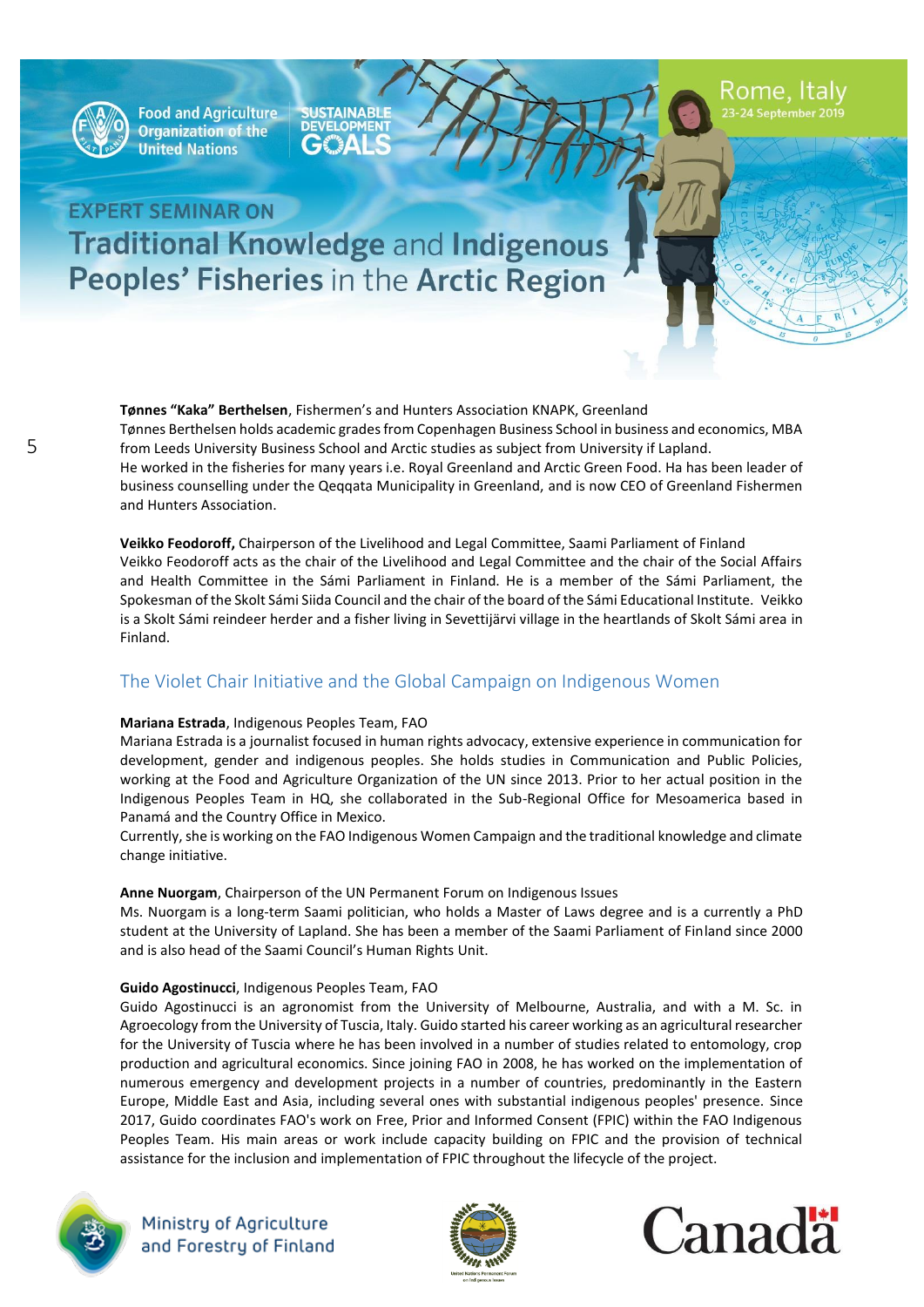

**SUSTAINABLE**<br>DEVELOPMENT  $\mathbf{A}$ 

# **EXPERT SEMINAR ON Traditional Knowledge and Indigenous** Peoples' Fisheries in the Arctic Region

### Session 2: Has Climate change affected Indigenous Peoples Arctic Fisheries? Challenges, Opportunities and Threats

#### **Brian Keane**, Rapporteur UN Permanent Forum on Indigenous Issues

Brian Keane has been working with indigenous communities around the world for nearly three decades. He is co-founder of the international organization Land is Life, and is currently serving as Advisor for Indigenous Peoples' Issues for USAID.

#### **Gunn-Britt Retter,** Head of Arctic and Environmental Unit of the Saami Council, Norway

Ms Gunn-Britt Retter lives in the coastal Saami community Unjárga-Nesseby in north-eastern Norway. She is a teacher of training from Sámi University of Applied Sciences and holds MA in Bilingual studies from University of Wales. Since 2001, Retter has worked with Arctic Environmental issues, first at Arctic Council Indigenous Peoples' Secretariat (IPS) (Denmark) and since 2005 in the present position as Head of Arctic and Environmental Unit of the Saami Council. In her present position, Retter has been involved in issues related to indigenous peoples and knowledge associated with climate change, biodiversity, language, pollution and management of natural resources.

#### **Florence Poulain,** Fisheries and Aquaculture Department, FAO

Florence Poulain has been Fisheries and Aquaculture Officer with the Food and Agriculture Organization of the United Nations (FAO) since 2007. She is a social scientist with extensive work experience in the development and implementation of fisheries instruments, policies and programmes at global, regional and national levels. Her area of work include climate change adaptation, disaster risk reduction and management measures to deal with extreme events and implications of climate change to human rights. She holds a M.SC from the London School of Economics and a BA from the University of Sussex, UK.

**Stefan Mikaelsson** is the chair of the Business-committee of the Sámi parliament on Swedish side since august 2017. He is also a long time member of the Sámi parliament plenary assembly and have been chairing 29 of its up until today 82 various sessions.

Born 1957, he made his military service in 1976-1977, has been member of the board of a local Sámi reindeer herding association between 1978 and 2014, board member of Sámi Raddi, Saami Council between 1996 and 2008, and thus chair of Swedish section 2001 – 2007. He is ordinary member of Sámi parliament plenary assembly since 1993, Deputy President of Sámi parliament plenary assembly 1996-2009, President of Sámi parliament plenary assembly 2009 - 2017, Chair of Business-committee since 2017**.**

#### **Marina Odzyal,** Association of Indigenous Peoples of the North, Russian Federation

Marina Odzyal, 49-years-old, a head of the NGO "Association of Indigenous Peoples of the North of the Ulchi district". Marina has been working in the sphere of indigenous peoples for more than 20 years, as the head of the NGO - since 2014. In her work, she pays a lot of attention to the issues of traditional fishing, hunting and land use, languages and cultures of the indigenous peoples.

Marina lives in Bogorodskoye village in Khabarovski krai. Languages: Russian, Ulchian **Tønnes "Kaka" Berthelsen**, Fishermen's and Hunters Association KNAPK, Greenland





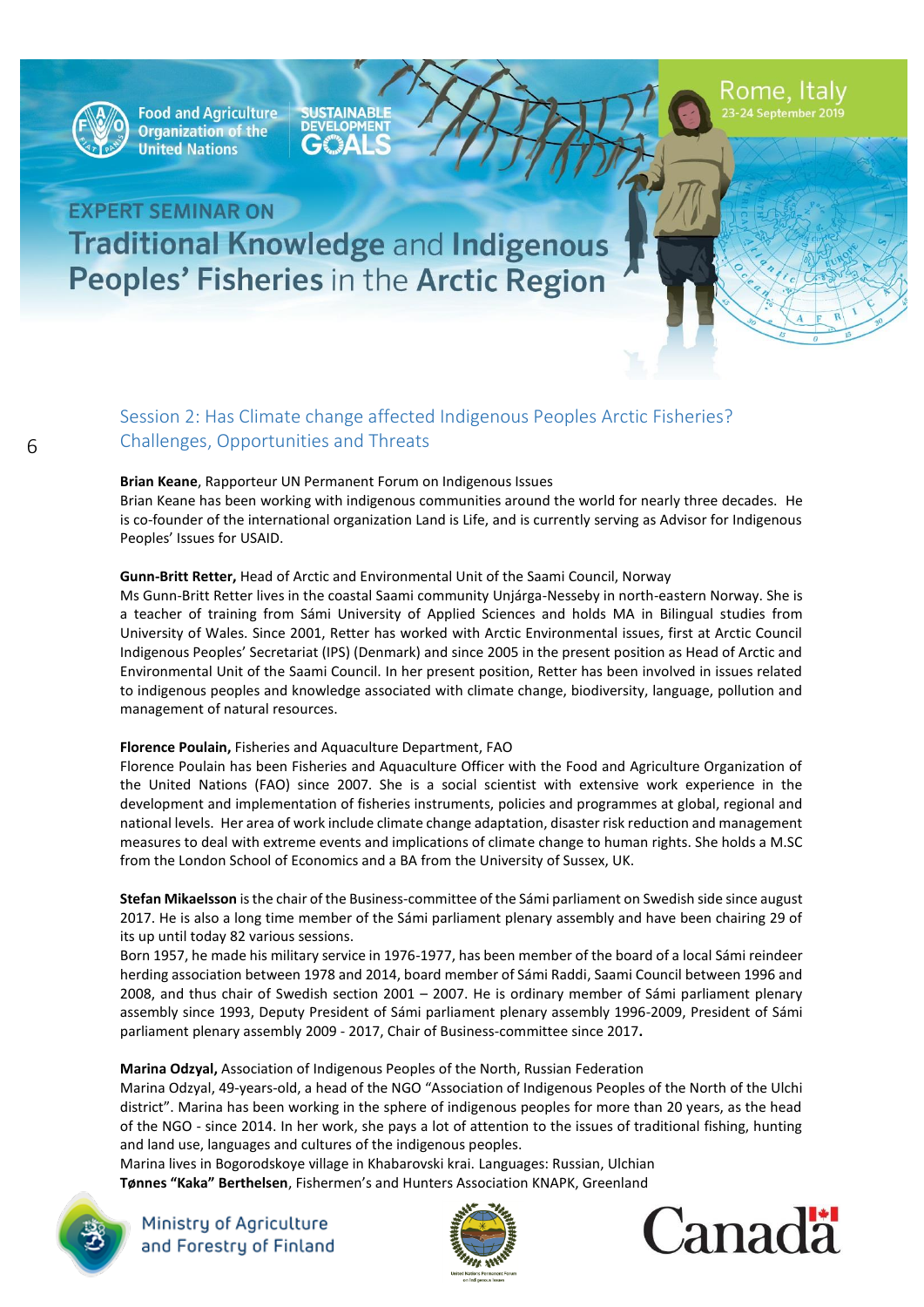

**SUSTAINABLE**<br>DEVELOPMENT  $\mathbf{A}$ 

Rome, Italy

# **EXPERT SEMINAR ON Traditional Knowledge and Indigenous Peoples' Fisheries in the Arctic Region**

Tønnes Berthelsen holds academic grades from Copenhagen Business School in business and economics, MBA from Leeds University Business School and Arctic studies as subject from University if Lapland. He worked in the fisheries for many years i.e. Royal Greenland and Arctic Green Food. Ha has been leader of business counselling under the Qeqqata Municipality in Greenland, and is now CEO of Greenland Fishermen and Hunters Association.

### Side-event: How Arctic Indigenous languages embrace the traditional knowledge and cultures of the Arctic Region?

**René Castro Salazar,** Assistant Director-General, Climate, Biodiversity, Land and Water Department, FAO Mr René Castro-Salazar holds a Bachelor's degree in Civil Engineering from the Universidad de Costa Rica, a Master of Public Administration degree and Doctor of Design degree both awarded by Harvard University. Mr Castro-Salazar held ministerial positions in Costa Rica as Minister of Natural Resources, Minister of Foreign Affairs and Minister of Environment, Energy between 1994 and 2014.

Mr Castro Salazar was appointed Assistant Director-General for FAO, Forestry Department, and in December 2016 he was appointed Assistant Director-General for the new Climate, Biodiversity, Land and Water Department.

#### **Thomas Hansen**, Mearrasiida, Norway

Thomas Hansen grew up and resides in the Sea Sami village Billefjord in Porsangerfjord in Northern Norway. He has spent the last two years working as the general manager of Mearrasiida, a Sea Sami foundation working for the preservation and continuation of Sea Sami culture and the use of traditional knowledge in nature management. Being located in Billefjord on the shore of Porsangerfjord, the foundation Mearrasiida acquires observations of the fjord and fisheries from local users on a regular basis and put them in a context through such as research projects and dialogue with authorities.

#### **Larry Gorenflo,** Pennsylvania State University

Larry Gorenflo is a professor of Landscape Architecture and Geography; and serves as the faculty-in-charge of the Environmental Inquiry minor. He also holds the Eleanor R. Stuckeman Chair in Design in the Stuckeman School. Gorenflo is internationally recognized for his research that reveals opportunities for integrative conservation efforts, due to his research that identifies the co-occurrence of important linguistic or cultural conservation areas with key global biodiversity hot spots.

**Vyacheslav Shadrin,** Institute of Humanities and North Minority Peoples' problems, Russian Federation





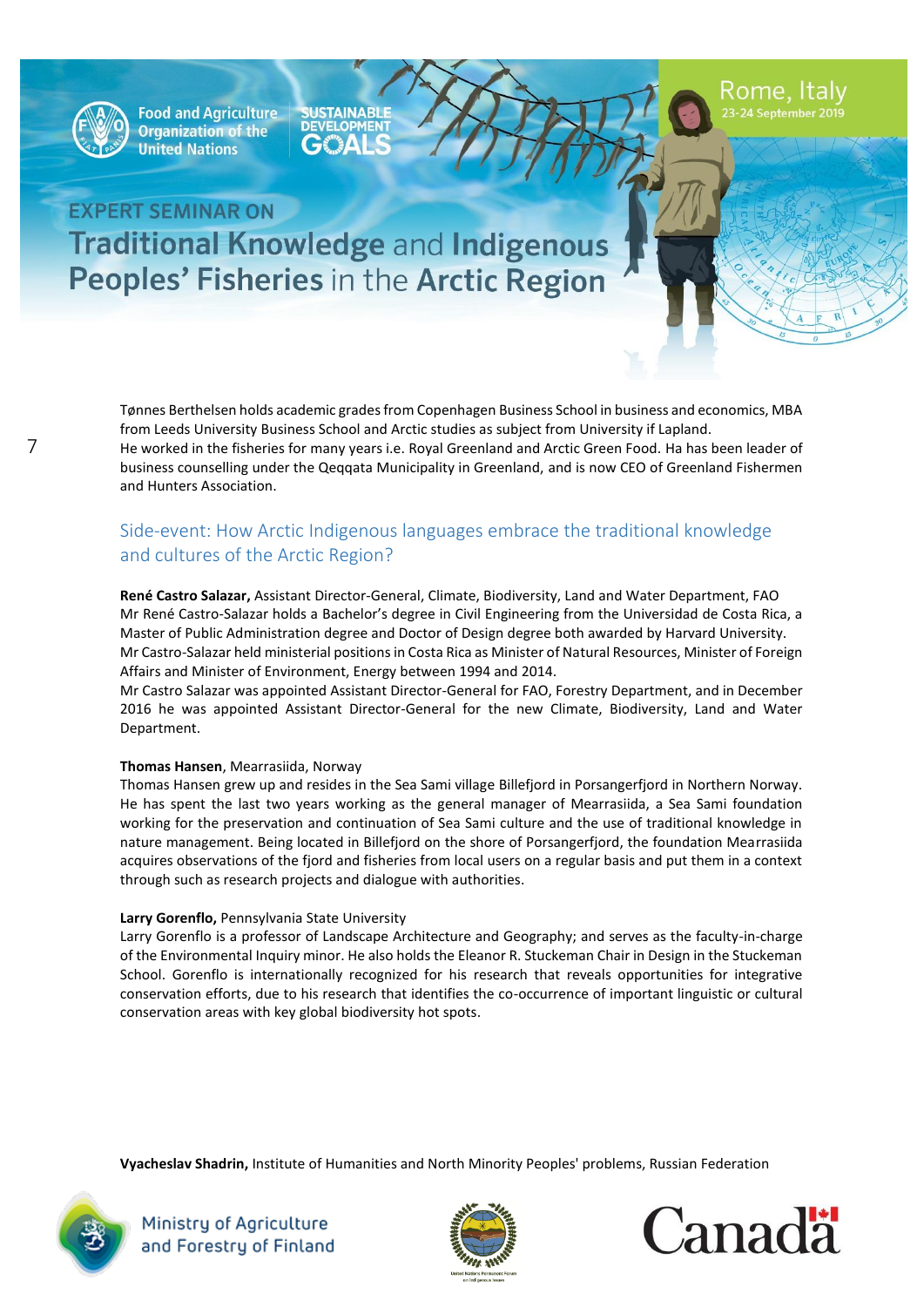

**SUSTAINABLE DEVELOPMENT** €₩

## **EXPERT SEMINAR ON Traditional Knowledge and Indigenous Peoples' Fisheries in the Arctic Region**

Vyacheslav Shadrin is a Chief of Yukaghir People. From the beginning he take part in the North indigenous peoples' movement in Russia, member of Yakutian Association of Indigenous Peoples of North from 1989 and RAIPON from 1990.

In 1990s he was a leader of Yukaghir communities. In 1993 he was co-founder and principal of Yukaghir National School in Nelemnoye.

In 2000 he was elected a Chief- Head of Council of the Yukaghir Elders.

From 2002 he is a research fellow in the Institute for Humanities Research and Indigenous Studies of the North, Yakutsk. His research interests are indigenous rights, ethnology expertise, climate change, traditional land-use.

#### **Nuria Sanz Gallego,** Climate, Biodiversity, Land and Water department, FAO

Director and Representative of UNESCO in Mexico, has worked in various positions within multilateral organizations, such as the European Commission, the Council of Europe and especially the United Nations Educational,Scientific and Cultural Organization (UNESCO). In 2002, she was appointed Chief of the Latin America and the Caribbean Unit of the UNESCO World Heritage Centre in Paris, where she coordinated the nomination of the Andean Highway System for inscription on the World Heritage List, a project that was subsequently elected by the Summit of Heads of States of Latin America and the Caribbean as an example of excellence for cultural integration of indigenous peoples. Having edited more than twenty publications on World Heritage, since 2013 Nuria has served as Head and Representative of the UNESCO Office in Mexico, where she has promoted the work of UNESCO in Mexico at the Federal, State and Municipal level, within the Organization´s mandate in: Education, Science, Culture and Communication and Freedom of Expression. Since its inception in 2006, Nuria Sanz has been responsible for the development and implementation of the World Heritage Thematic Programme 'Human Evolution: Adaptations,Dispersals and Social Developments' (HEADS).

### Session 3: Indigenous Peoples Knowledge in the Arctic Region: views from the elders and the youth

#### **Chief Gary Harrison**, Chickaloon Village Traditional Council, United States, Alaska, Chief Gary is traditional Chief and Chairman of the Chickaloon native Village. He was elected to the Traditional Council in 1984 and was named Traditional Chief in 1994.

**Marina Ycha,** Interethnic relations and NGO Issues. Administration of Ulchski district of Khabarovski krai, Russian Federation

Marina has got a masters' degree in the High School of Economics, her final paper was "Preservation of the native languages of the Indigenous Peoples: approaches and activities of the local ethnic communities"

While working in the "Informational and law center of the Indigenous Peoples "Mede-Center" she read a cycle of lectures to the indigenous peoples' communities on social projects.

Since 2011 she works in the administration of Ulchski municipal district of Khabarovski krai at the post of the specialist on interethnic relations and NGO issues.

Since 2012 Marina is a leader of the yearly social project on indigenous peoples native languages.





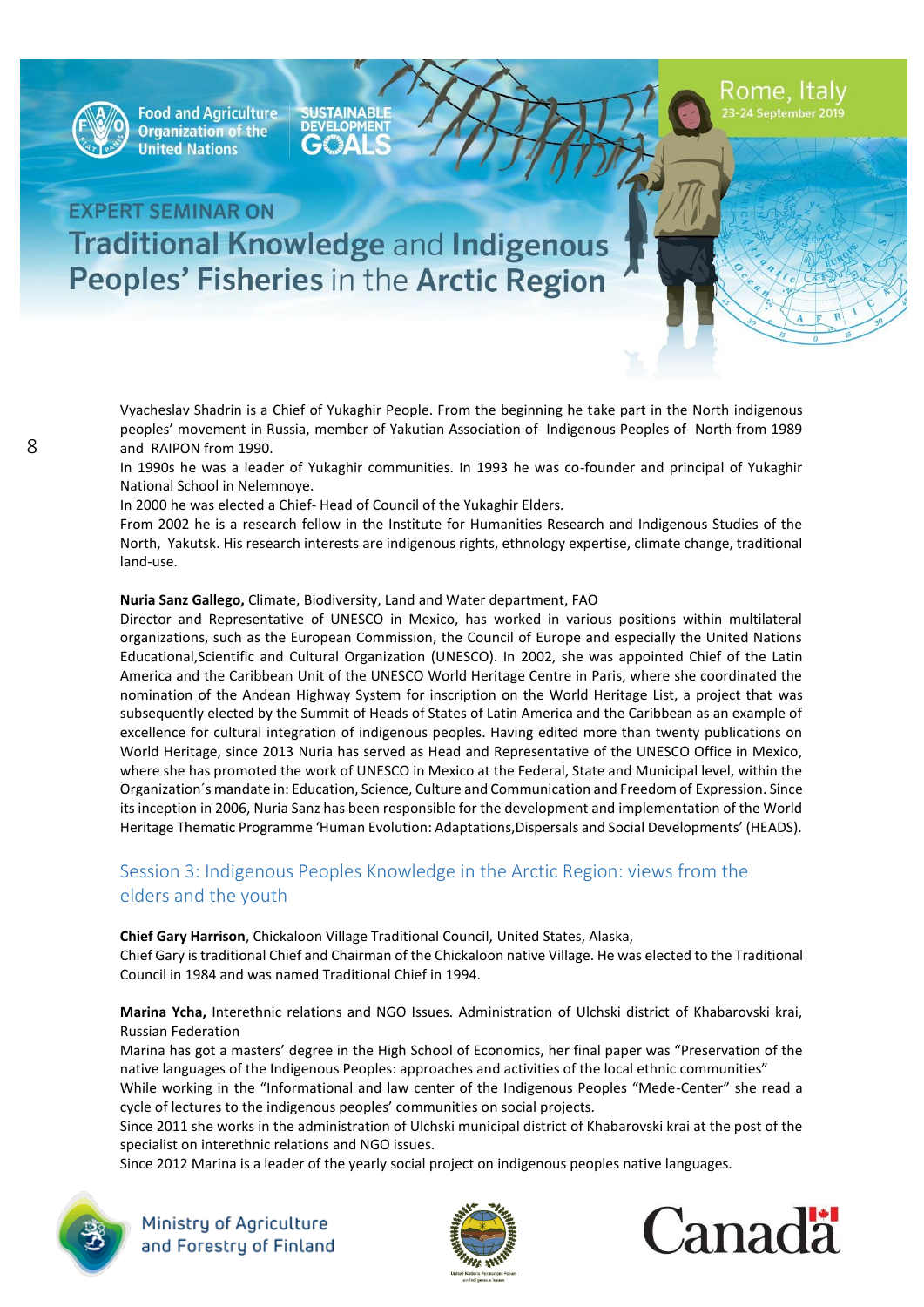

**SUSTAINABLE** €₩

## **EXPERT SEMINAR ON Traditional Knowledge and Indigenous Peoples' Fisheries in the Arctic Region**

In 2016 Marina developed proposals to the Legislative Duma of Khabarovski krai concerning the changes in the regional legislation on the issues of traditional way of life of the indigenous peoples of Khabarovski krai, especially concerning traditional fishery and realization of indigenous peoples' rights to the land use. Marina is also a member of the Consultative Counsil of Indigenous Peoples in oil and gas company Exxon

Neftegas Ltd.

**Vyacheslav Shadrin,** Institute of Humanities and North Minority Peoples' problems, Russian Federation Vyacheslav Shadrin is a Chief of Yukaghir People. From the beginning he take part in the North indigenous peoples' movement in Russia, member of Yakutian Association of Indigenous Peoples of North from 1989 and RAIPON from 1990.

In 1990s he was a leader of Yukaghir communities. In 1993 he was co-founder and principal of Yukaghir National School in Nelemnoye.

In 2000 he was elected a Chief- Head of Council of the Yukaghir Elders.

From 2002 he is a research fellow in the Institute for Humanities Research and Indigenous Studies of the North, Yakutsk. His research interests are indigenous rights, ethnology expertise, climate change, traditional land-use.

#### **Maria Sofia Aikio,** Indigenous elder, Finland

Maria Sofia Aikio, was born in the late 1940s as the 9<sup>th</sup> child of a Sámi family of fishers, hunters, and skilled traditional craftsmen and -women. This traditional way of life at home was a good foundation for me to learn traditional knowledge, values, language, and extended family relations. Relationships with the extended family taught us how to behave as human beings *("Eale olmmožin!"),* how to be reasonable, and that every issue connects to everything else — a holistic view of life and nature. I have also been involved with the international WCIP's movement in late 1970's and after returning home continued actively within Sámi local and national organisations. I have made my living from various sources — traditional crafts, teaching, Sámi language and cultural services, fishing, research and reports. Member of board of local fishing right owner's corporation.

#### **Thomas Hansen**, Mearrasiida, Norway

Thomas Hansen grew up and resides in the Sea Sami village Billefjord in Porsangerfjord in Northern Norway. He has spent the last two years working as the general manager of Mearrasiida, a Sea Sami foundation working for the preservation and continuation of Sea Sami culture and the use of traditional knowledge in nature management. Being located in Billefjord on the shore of Porsangerfjord, the foundation Mearrasiida acquires observations of the fjord and fisheries from local users on a regular basis and put them in a context through such as research projects and dialogue with authorities.

**Elle Maarit Arttijeff,** Saami Journalist, Finland





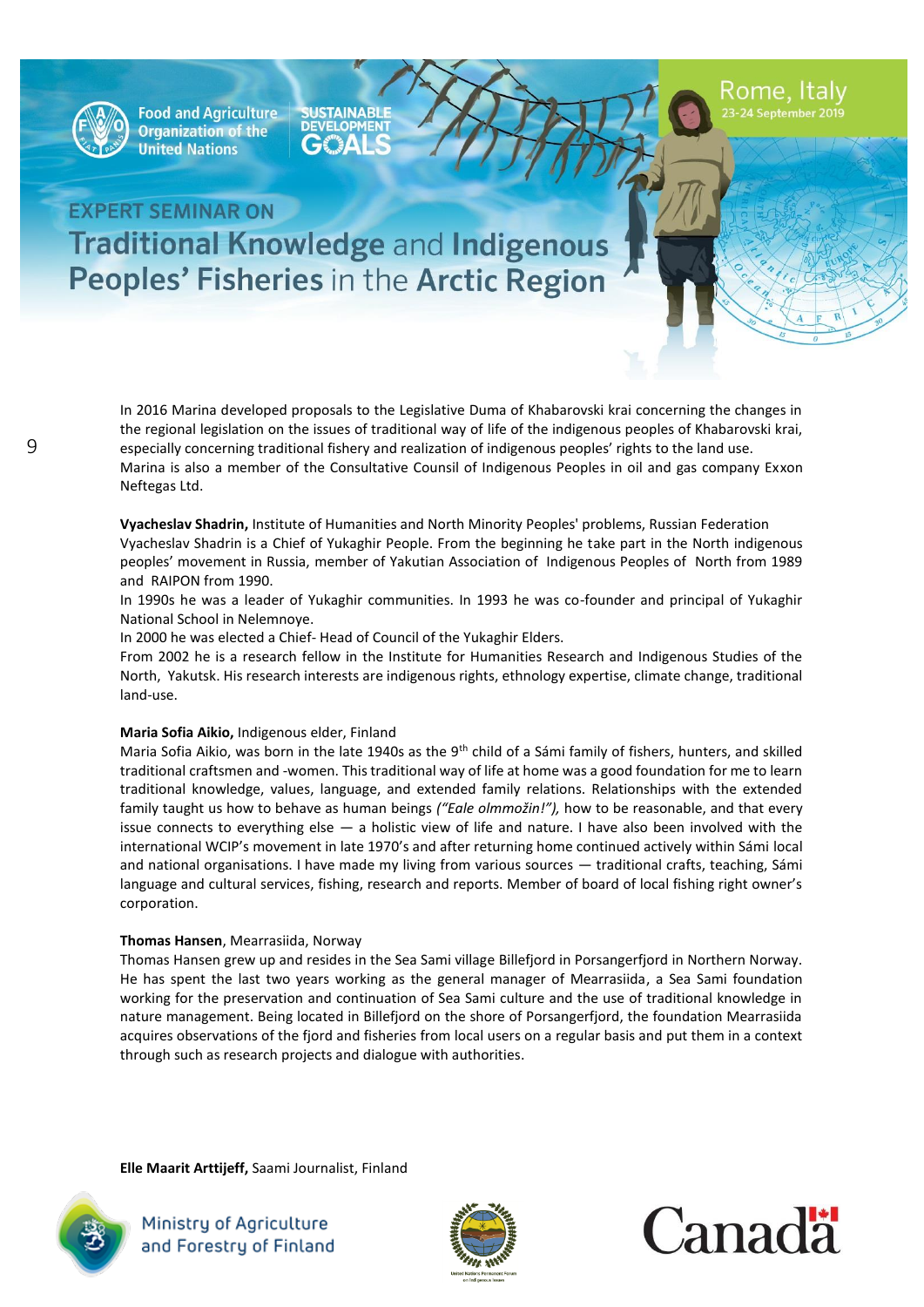

**SUSTAINABLE**<br>DEVELOPMENT €₩

Rome, Italy

# **EXPERT SEMINAR ON Traditional Knowledge and Indigenous** Peoples' Fisheries in the Arctic Region

### <sup>10</sup> Session 4: Local Governance of natural resources and Arctic Indigenous Peoples' knowledge: the way forward

#### **Sturla Brøs,** Norwegian Environment Agency Norway

Born in the municipality Surnadal, with a population of about 6000, c. 130 km south west of Trondheim, in Møre & Romsdal county. He lived there until I did the military services in 1984-1985.

After the military heI started his biology studies at the University of Trondheim, later called NTNU, were he took a Cand.scient.-degree in freshwater ecology in 1997. Parallel with the study he practiced as a cross country skier until the mid 90s. He was in the Norwegian national team 1986-1990, and has four top 10 World Cup results (1986-1989).

He started to work in the Norwegian environment management as a fish manager at the The Finnmark County Governor's office, Vadsø, in 1999. His tasks were directed to all kind of freshwater fish management including anadromus salmonids (Atlantic salmon, sea trout, sea charr). Since 2006 he has been working at the Norwegian Environment Agency (Directorate for Nature Management until 2013) in Trondheim, especially with fish management in arctic regions/Northern Norway. He has been working with questions concerning indigenous people since early 2000, especially with questions regarding the fisheries in the Norwegian-Finnish border river Tana (Deatnu in Sami, Tenojoki in Finnish).

#### **[Steinar Pedersen,](mailto:steinar-maritimus@outlook.com)** [Tana River Fish Management,](http://tanafisk.no/en/about-us) Norway

Historian, Phd. Salmon fisher. Member of board, Tana Fishery Administration. Born 1947, in a small Sea-Saami community. He has been working on Saami maritime and land rights, the salmon-fishing rights in Tana river, Saami border-crossing rights to use natural resources in both Finland and Norway, and the negative impact of Norwegian nationalism on Saami material and cultural rights. Has formerly been, teacher, researcher, assistant professor, principal at Sámi University College, Kautokeino, Norway, state secretary, member of the Saami Parliament of Norway, and the county council of Finnmark. He has also participated in different commissions preparing new laws on Sami material and cultural rights.

**Gennady Shchukin,** President of the Local Association of public associations of indigenous peoples of the North of Taimyr Dolgan-Nenets district, Russian Federation

Gannady Schukin is 57-years-old, he is a public associations of indigenous peoples of the North of Taimyr Dolgan-Nenets district, which unites more than 110 communities of indigenous peoples of the North and four public organizations of indigenous peoples of Taimyr: Dolgan Union, Nganasan Union, Evenki Union, Enets Union.

He protects the rights of indigenous peoples to free access to biological resources and other rights. I help in solving economic and other issues of the communities of indigenous peoples of the North. Recently he defended their right to hunt in the Constitutional Court of Russia. Currently he has been elected Deputy (senator) of Taimyr.

He lives in the city of Dudinka, Taimyr Dolgan-Nenets municipal district, Krasnoyarsk region, Russia.





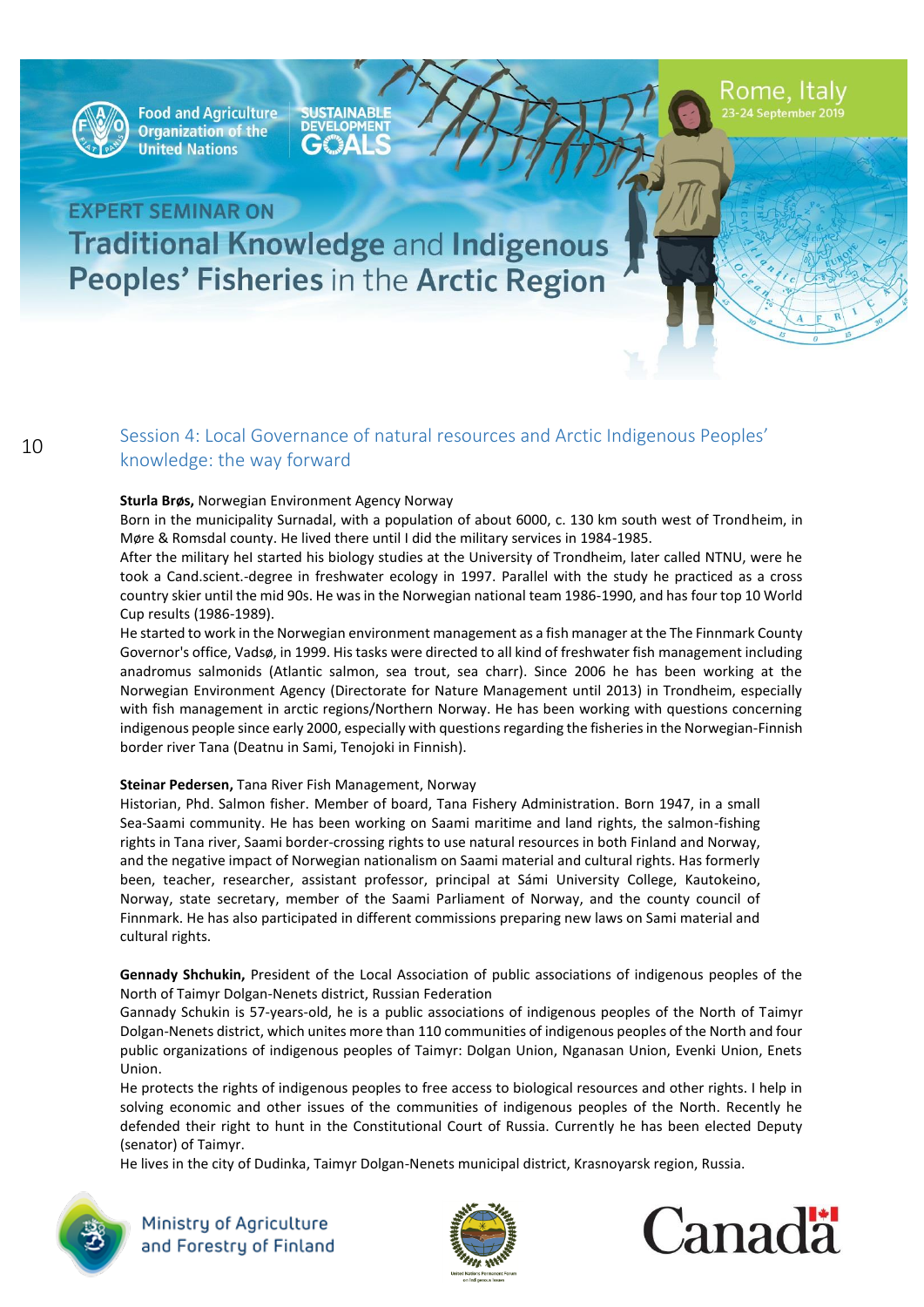

**SUSTAINABLE**<br>DEVELOPMENT  $\mathbf{A}$ 

Rome, Italy

# **EXPERT SEMINAR ON Traditional Knowledge and Indigenous** Peoples' Fisheries in the Arctic Region

**Stefan Mikaelsson** is the chair of the Business-committee of the Sámi parliament on swedish side since august 2017. He is also a long time member of the Sámi parliament plenary assembly and have been chairing 29 of its up until today 82 various sessions.

Born 1957, he made his military service in 1976-1977, has been member of the board of a local sámi reindeer herding association between 1978 and 2014, board member of Sámi Raddi, Saami Council between 1996 and 2008, and thus chair of swedish section 2001 – 2007. He is ordinary member of Sámi parliament plenary assembly since 1993, Deputy President of Sámi parliament plenary assembly 1996-2009, President of Sámi parliament plenary assembly 2009 - 2017, Chair of Business-committee since 2017**.**

#### **Inka Saara Arttijeff,** Saami Parliament of Finland

Inka Saara Arttijeff (born 1984, Nellim, Finland) was raised in an Inari Sami reindeer herding and fishing family. She has studied international relations, international law and development studies at a university in Rome, Italy and is currently working as an advisor to the President of the Sami Parliament of Finland. Her tasks include coordination of international work and positions of the Sami Parliament. She has represented the Sami Parliament in various international fora.

#### **Benjamin Siegelman**, Fisheries and Aquaculture Department, FAO

Ben Siegelman is an environmental anthropologist and coastal management specialist from USA. He has designed and implemented projects in Malawi, Mexico, the Philippines, and the U.S., with particular emphasis on gender and fisheries programming. At FAO, he has helped to coordinate the Illuminating Hidden Harvests project in support of small-scale fishers globally, and is a contributing writer on the Governance and Indigenous Peoples chapters of the report. He is now undertaking the scoping and design of Indigenous Peoples in Small-Scale Fisheries programming, with the goal of developing a network to influence new directions in FAO's support of Indigenous fishers.

#### **Anne Nuorgam**, Chairperson of the UN Permanent Forum on Indigenous Issues

Ms. Nuorgam is a long-term Saami politician, who holds a Master of Laws degree and is a currently a PhD student at the University of Lapland. She has been a member of the Saami Parliament of Finland since 2000 and is also head of the Saami Council's Human Rights Unit

### Plenary Discussion

### **Marcela Villarreal,** Director, Partnerships Division UN (FAO)

Marcela Villarreal has a PhD in Rural Sociology from Cornell University and a BA/MA in Systems and Computing Engineering from the University of Los Andes in Bogotá.

She is responsible for the implementation of FAO's innovative strategies on partnerships with the private sector, civil society, academia and research institutions. She coordinates the implementation of the Voluntary Guidelines on the Responsible Governance of Tenure of Land, Fisheries and Forests in the Context of National Food Security (VGGT), the initiative on the Principles for Responsible Investment in Agriculture (CFS-RAI), FAO's policy on Indigenous Peoples, the Milan Urban Food Policy Pact, the Parliamentarian Fronts against Hunger initiative and the Decade of Family Farming, among others.





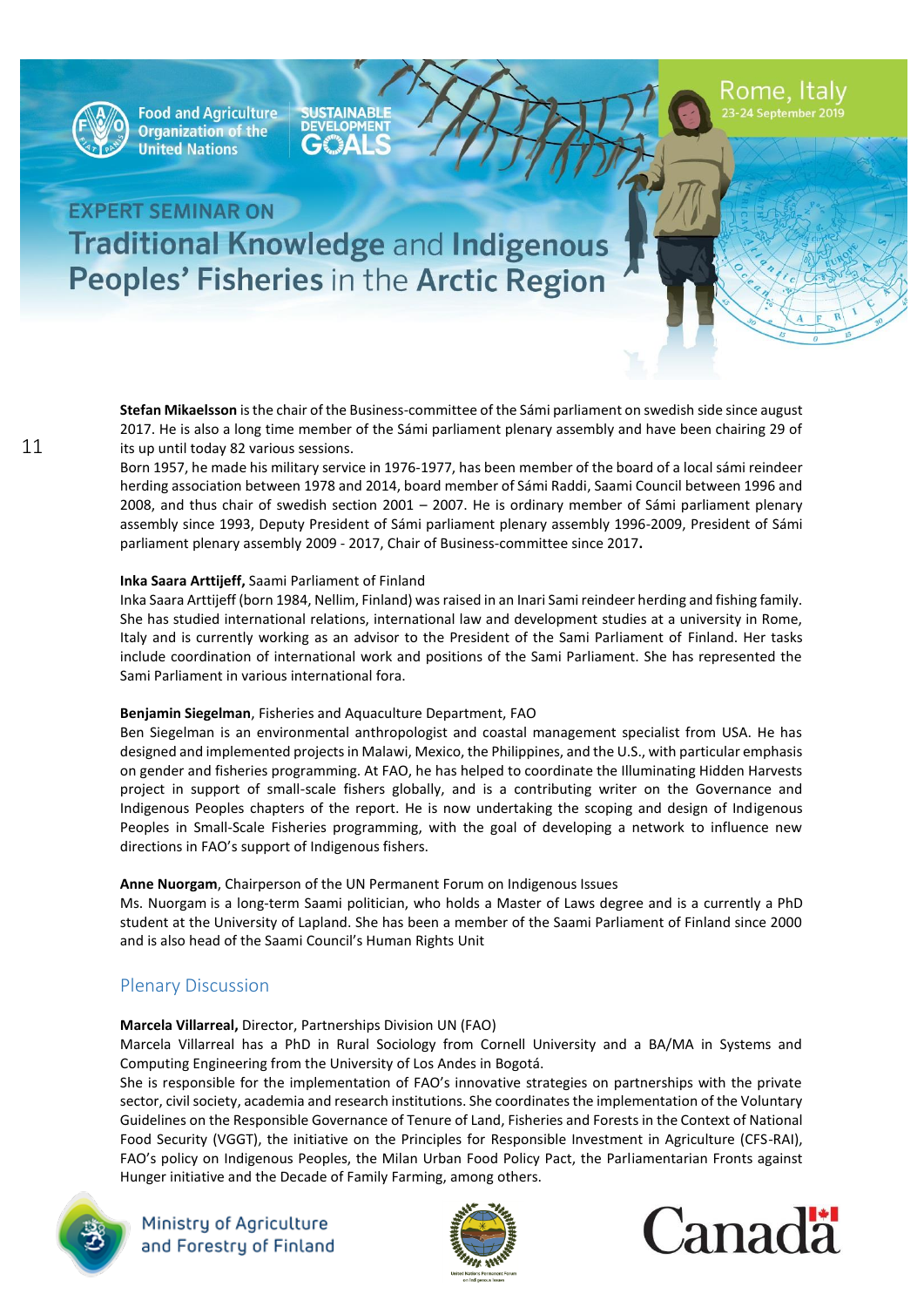

**Food and Agriculture Organization of the United Nations** 

**SUSTAINABLE**<br>DEVELOPMENT  $G$  $^{\prime\prime}$   $\Delta$ 

Rome, Italy<br>23-24 September 2019

# **EXPERT SEMINAR ON Traditional Knowledge and Indigenous** Peoples' Fisheries in the Arctic Region

### Indigenous Peoples' Food Security in the Arctic Region: Regional report

#### **Angus Naylor**, Leeds University, United Kingdom

Angus Naylor is a research student at the University of Leeds, within the Priestley International Centre for Climate. His current research interests focus on climate change adaptation and vulnerability among indigenous groups of the circumpolar region. In particular, the role that climatic change and other determinants of food security may have on the microeconomics of subsistence hunting.

#### **Guido Agostinucci**, Indigenous Peoples Team, FAO

Guido Agostinucci is an agronomist from the University of Melbourne, Australia, and with a M. Sc. in Agroecology from the University of Tuscia, Italy. Guido started his career working as an agricultural researcher for the University of Tuscia where he has been involved in a number of studies related to entomology, crop production and agricultural economics. Since joining FAO in 2008, he has worked on the implementation of numerous emergency and development projects in a number of countries, predominantly in the Eastern Europe, Middle East and Asia, including several ones with substantial indigenous peoples' presence. Since 2017, Guido coordinates FAO's work on Free, Prior and Informed Consent (FPIC) within the FAO Indigenous Peoples Team. His main areas or work include capacity building on FPIC and the provision of technical assistance for the inclusion and implementation of FPIC throughout the lifecycle of the project

### Session 5.1: Interculturality in national policy-making and regulatory work in the Arctic Region

#### **Anne Nuorgam**, Chairperson of the UN Permanent Forum on Indigenous Issues Ms. Nuorgam is a long-term Saami politician, who holds a Master of Laws degree and is a currently a PhD student at the University of Lapland. She has been a member of the Saami Parliament of Finland since 2000 and is also head of the Saami Council's Human Rights Unit.

**Tapio Hakaste**, Ministerial Adviser at the Ministry of Agriculture and Forestry of Finland, Finland Tapio Hakaste works in the Ministry of Agriculture and Forestry mainly with questions related to management of boarder watersheds in Finland, including two of the world's largest Atlantic Salmon rivers, River Teno (Tana in Norwegian) and River Tornionjoki (Torne in Swedish). He holds a M.Sc. in Fisheries science and in Regional science. Prior to present work at the ministry, he has worked in regional administration working with fisheries regions, an organization dealing with a watershed wide co-operation of fishers and fishing-right owners. He started his carwoodseer in a water association working with fisheries surveys as a consultant. Tapio is an active fisher himself, using different methods typically used in Finland, from winter net-fishery to different rod-fishing methods.

**Darlene Upton,** Vice-President, Protected Areas Establishment and Conservation, Parks Canada, Canada





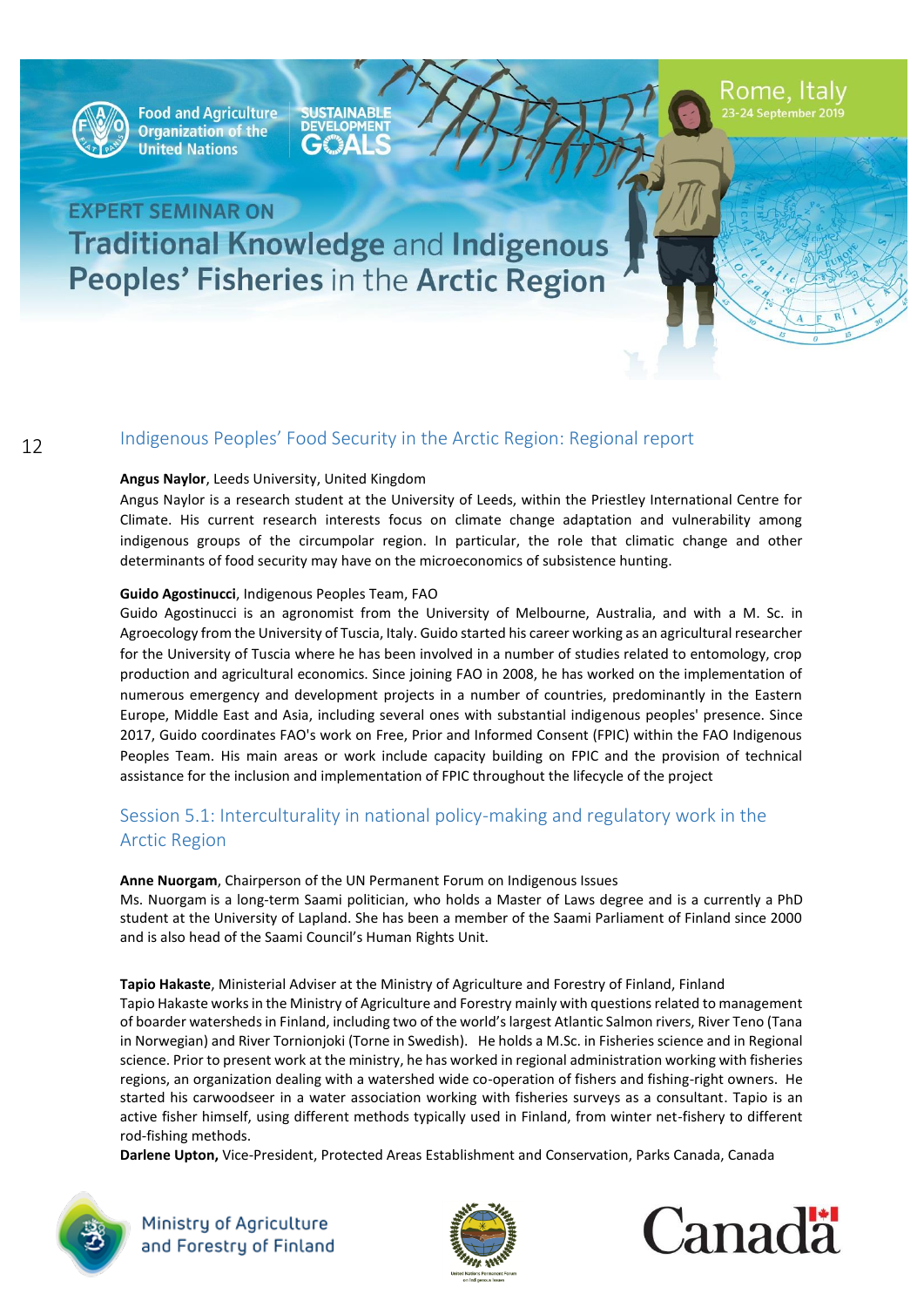

**SUSTAINABLE** €"≩∆∣

Rome, Italy

# **EXPERT SEMINAR ON Traditional Knowledge and Indigenous Peoples' Fisheries in the Arctic Region**

Darlene Upton is the Vice President for the Protected Areas Establishment and Conservation Directorate of Parks Canada, a national organization that manages national parks, national marine conservation areas, and many of Canada's national historic sites from coast to coast to coast. Given its expertise in the management of natural and cultural resources, Parks Canada is the Government of Canada's lead for the World Heritage Convention and the International Union for Conservation of Nature and currently co-leads with the IUCN the global #NatureForAll initiative aimed at inspiring connections with nature. Ms. Upton joined the organization in 1996 and has held a number of positions. She works on park establishment and policy, and strategies related to conservation considering human relationships with nature, reconciliation, economic development, health and wellbeing.

**Augusta Jeremiassen,** Head of Section, Ministry of fisheries, hunting and agriculture of Greenland, Greenland

#### **Megan Alvanna Stimpfle,** Arctic geopolitical Consulting, United States, Alaska

Megan Alvanna Stimpfle is the Principal Strategist of Arctic Geopolitical Consulting, a firm based in Nome, Alaska focused on infrastructure development in rural Alaska Native communities. She recently joined the Board of the Rural Community Assistance Corporation, based in Sacramento, California She also serves as a Self-Governance Liaison for Norton Sound Health Corporation, based in Nome, Alaska working with community and executive leadership on establishing a pathway to service for the five communities in the Bering Strait region unconnected to sewer and water. She served as a legislative assistant for Senator Lisa Murkowski in Washington D.C. responsible for policies addressing infrastructure & sanitation, housing, health delivery, public safety and justice, land management, as well as fish & wildlife management for Alaska Natives and rural Alaskans. She was as the lead staffer in establishing the Senate Arctic Caucus. She assisted in organizing the Arctic Imperative Summits in Girdwood, Alaska to bring arctic and coastal Alaskan issues to the forefront of American policy. Megan was born and raised in Nome, Alaska and continues to live an Inuit way of life with her family and extended family in the Bering Strait region. She enjoys picking greens, berries, camping and fishing, Inuit dancing, and learning the King Island dialect of the Inupiaq language. She holds a Master's in Applied Economics from Johns Hopkins University and a B.S. in Economics from George Mason University. She avidly studies Italian and French.

#### **Marcela Villarreal,** Director, Partnerships Division UN (FAO)

Marcela Villarreal has a PhD in Rural Sociology from Cornell University and a BA/MA in Systems and Computing Engineering from the University of Los Andes in Bogotá.

She is responsible for the implementation of FAO's innovative strategies on partnerships with the private sector, civil society, academia and research institutions. She coordinates the implementation of the Voluntary Guidelines on the Responsible Governance of Tenure of Land, Fisheries and Forests in the Context of National Food Security (VGGT), the initiative on the Principles for Responsible Investment in Agriculture (CFS-RAI), FAO's policy on Indigenous Peoples, the Milan Urban Food Policy Pact, the Parliamentarian Fronts against Hunger initiative and the Decade of Family Farming, among others.





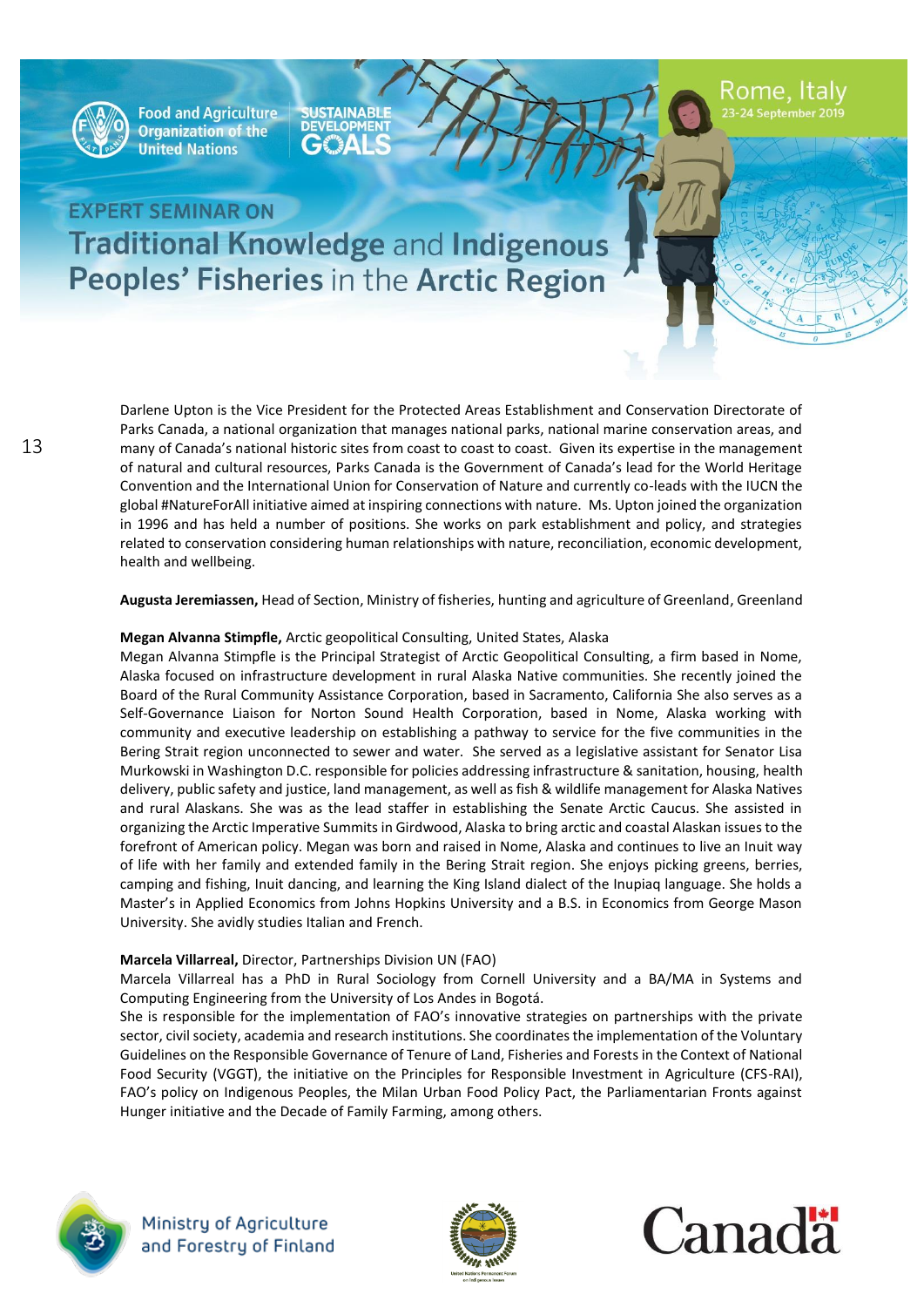

**Food and Agriculture Organization of the United Nations** 

**SUSTAINABLE DEVELOPMENT**  $\mathbf{A}$ 

Rome, Italy

# **EXPERT SEMINAR ON Traditional Knowledge and Indigenous** Peoples' Fisheries in the Arctic Region

### Session 5.2: Global Policy making and processes, and indigenous peoples knowledge

**Dalee Sambo**, Chairperson of the Inuit Circumpolar Council, Alaska, United States of America

International Chairperson of the Inuit Circumpolar Council and former Associate Professor at University of Alaska Anchorage. Engaged for over 34 years at the UN, ILO, OAS and other international fora, she is a former Expert Member and Chairperson of the UNPFII and specializes in international Indigenous human rights law as well as political and legal relations between States and Indigenous peoples. She holds a PhD from University of British Columbia, Faculty of Law (2002) and a Master of Arts in Law & Diplomacy from The Fletcher School at Tufts University (1991). Current areas of research include Arctic Indigenous peoples' human rights, Arctic policy and Arctic related issues. She is also co-Chairperson of the International Law Association Committee on Implementation of the Rights of Indigenous Peoples.

#### **Matt Sweeting-Woods,** Fisheries and Oceans Canada

Matt Sweeting-Woods is Senior Policy Analyst, International Fisheries Management and Bilateral Relations Fisheries and Oceans Canada. Matt joined Fisheries and Oceans Canada and the Canadian Coast Guard in 2009, where he worked to ensure alignment between the department's Catch Certification Program and the EU's Illegal, Unreported, and Unregulated Regulation. He also worked with other countries to help implement similar catch certification schemes. Following this, he contributed to the departmental efforts related to vessel procurement (including icebreakers), and held an assignment with the intergovernmental affairs bureau.

In 2017, Matt joined the Trade and International Market Access team at DFO. In this role, he worked closely with Inuit communities, in collaboration with the Governments of Nunavut and the Northwest Territories, to enable export of products that were the result of their subsistence harvests.

In 2019, Matt took on a lead role for Fisheries and Oceans Canada to advance the implementation of the Agreement to Prevent Unregulated High Seas Fisheries in the Central Arctic Ocean (CAO). In this capacity, he is planning the development of an international workshop on co-development of Indigenous and science knowledge for the CAO Agreement's prospective science programs.

Matt holds a Bachelor of Arts with Honours (Political Science) from Queen's University in Canada.

#### **Anne Brunel,** Indigenous Peoples Team, FAO

Anne Brunel joined the FAO Indigenous Peoples Team in 2017, where she is responsible of the Indigenous Food Systems initiative, including the launch of the Global Hub on Indigenous Food Systems as main output of the High-Level Expert Seminar on Indigenous food systems held in FAO in November 2018 and the publication of 9 indigenous food systems profiles. Anne holds a master of engineering in agronomy from AgroParisTech and a master of research in political science of the European Union from Institute of Political Sciences of Grenoble.

#### **Alfred Jakobsen,** Oceans North Greenland, Greenland

Alfred ER Jakobsen works today both as Executive Director for Oceans North Greenland in close cooperation with Oceans North Canada. He runs his own one man company with focus areas concerning Environment and Nature in the Arctic as well as sustainable development projects.





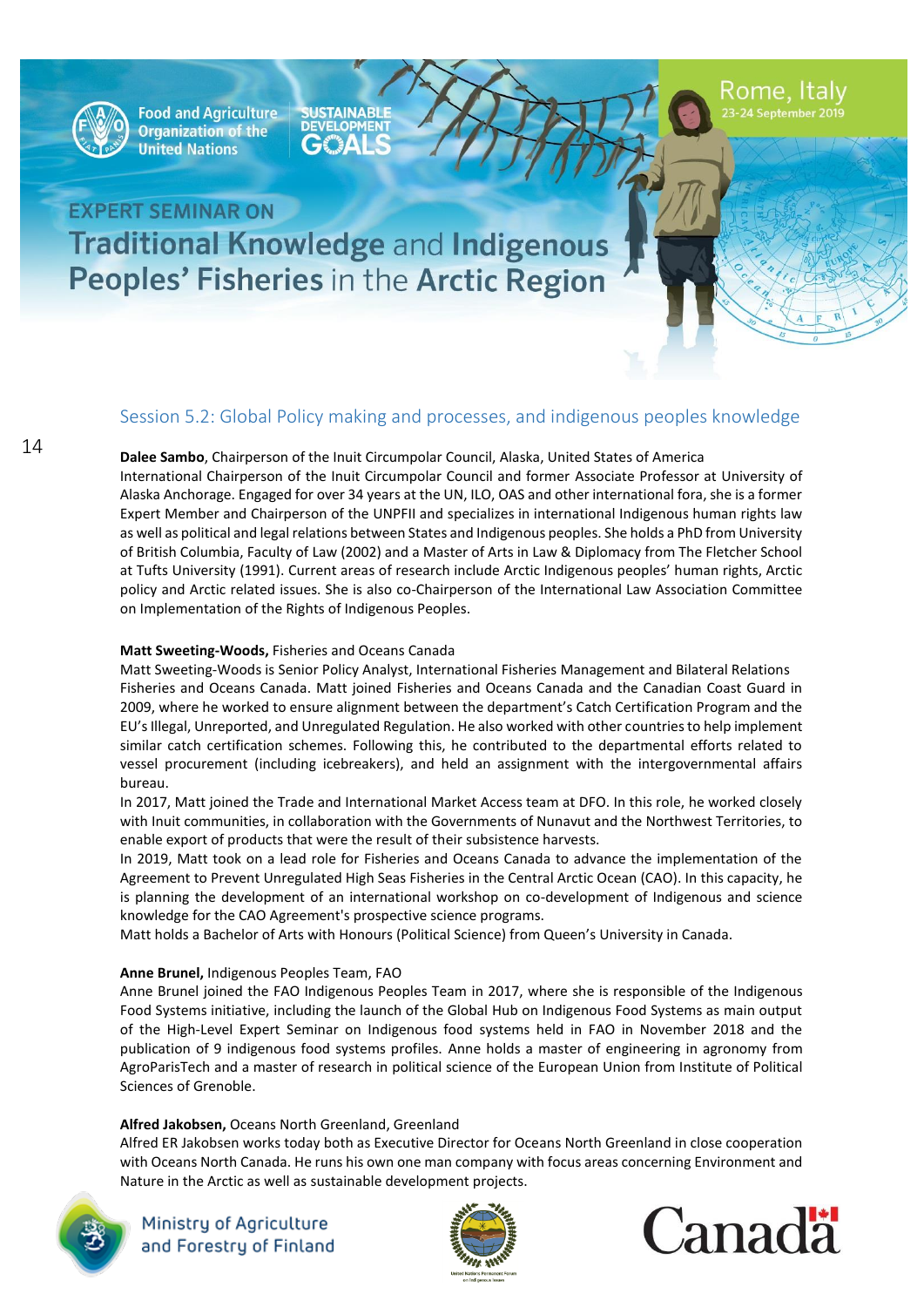

**SUSTAINABLE DEVELOPMENT**  $\Delta \epsilon$ 

Rome, Italy

# **EXPERT SEMINAR ON Traditional Knowledge and Indigenous Peoples' Fisheries in the Arctic Region**

He has served as Chief Executive Officer of Hunters and Fishers Association in Greenland (KNAPK), Executive Director for ICC Greenland's Office, Minister on Health care in Greenland, Environment and Nature and Ecclesiastical Affairs, Director for Department of Environment and Nature.

#### **Dmitry Berezhkov,** Arctic Consult, Russian Federation

Dmitry Berezhkov is a director of the Arctic Consult consulting company (Norway) - [https://arctic](https://arctic-consult.com/)[consult.com,](https://arctic-consult.com/) which provides consultations for indigenous communities in Russia on international standards of their rights on lands, resources, and self-determination. Previously Dmitbeen working for more than ten years as a vice-president of the Russian Association of indigenous peoples of the North (RAIPON) and was responsible for the legal work with the Russian federal government and cooperation with the Arctic Council. Several years ago because of the political pressure of the Russian authorities, he had to move to Norway where he received political asylum and continues now his cooperation with indigenous networks in Russia

#### **Lev Neretin,** Safeguards and climate risks, Climate and Environment Division, FAO

Lev Neretin, FAO's Team Leader for Safeguards and Climate Risks, has over 15 years of experience in environmental science, policy-making and management, including work for UNEP, Global Environment Facility (GEF), and UNOPS/UNDP. Before joining FAO, he served as Senior Coordinator of the Northwest Pacific Action Plan (NOWPAP), a multilateral mechanism for regional cooperation on maritime issues between Japan, R. Korea, P.R. China and the Russian Federation. From 2008 until 2016, he was with the GEF's Scientific and Technical Advisory Panel providing science and technology advice on GEF's projects, programs and operations. When serving as GEF Task Manager for the Russian Federation and Central Asia in 2005-2008, he was responsible for the implementation of UNEP-Russia Partnership, working on circumpolar Arctic issues and GEF portfolio expansion in the region. From 1997 to 2005, he held joint Research Scientist position at the Max Planck Institute for Marine Microbiology and Federal Institute for Geosciences and Natural Resources in Germany. Mr. Neretin, national of the Russian Federation and Germany, has PhD in Oceanography from the Russian Academy of Sciences and MA in International Affairs from the Fletcher School of Law and Diplomacy at Tufts University.

#### **Inka Saara Arttijeff,** Saami Parliament of Finland

Inka Saara Arttijeff (born 1984, Nellim, Finland) was raised in an Inari Sami reindeer herding and fishing family. She has studied international relations, international law and development studies at a university in Rome, Italy and is currently working as an advisor to the President of the Sami Parliament of Finland. Her tasks include coordination of international work and positions of the Sami Parliament. She has represented the Sami Parliament in various international fora.

### Side-event: Indigenous Youth prospect in the Arctic region: Present and future opportunities and challenges

### **Elle Maarit Arttijeff**, Saami journalist, Finland





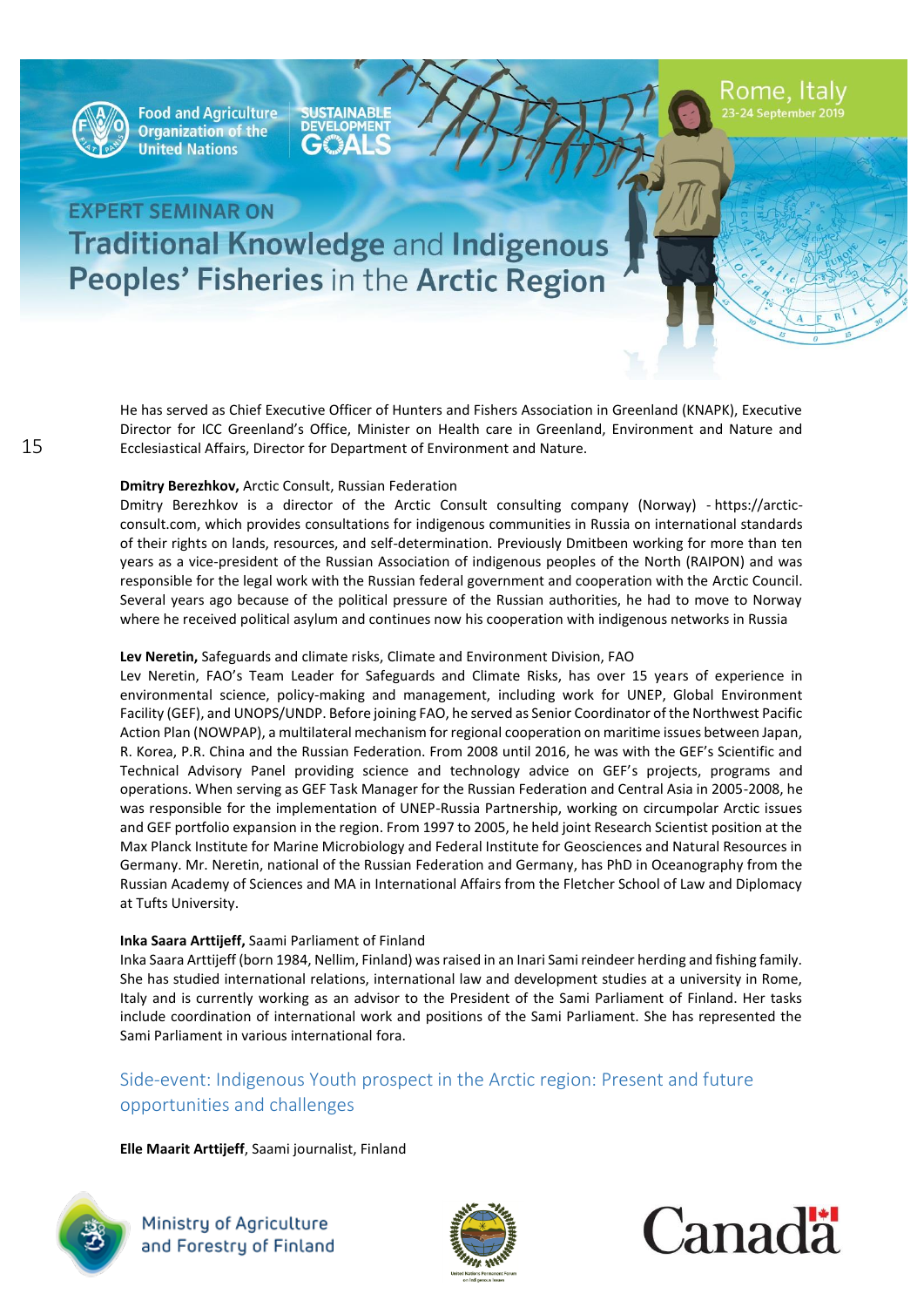

**SUSTAINABLE** €₩

# **EXPERT SEMINAR ON Traditional Knowledge and Indigenous Peoples' Fisheries in the Arctic Region**

**Anna Kuchetka ,** KADI Orgnisation, Russian Federation Anna Kuchekta, 30-years-old, a member of the Ulchi local community – NGO "KADI", the organization engaged in the traditional fishing. Anna is responsible for the bookkeeping and reports to the bodies of the state control. Moreover, Anna is a master of the fish skin art processing. Anna lives in Bulava village in Khabarovski krai. Languages: Russian, Ulchian, English (middling)

**Laureli Ivanoff**, writer, "The Bearded Seal My Son May Never Hunt", United States, Alaska Laureli Ivanoff writes about life in her home region in western Alaska. Throughout the world reporting on indigenous communities lacks depth and perspective and it's indigenous communities that first feel affects of changes in economy, climate and politics. Laureli works to accurately portray life in the place she calls home

**Vitaly Golovan**, Indigenous Youth, Kutuvé Organization, Russian Federation Vitaly Golovan, 24-years-old, a member of the Evenki local community – NGO "Kutuvé", the organization engaged in the traditional fishing. Vitaly is responsible for fishing and fish processing. Vitaly lives in Bogorodskoye village in Khabarovski krai. Languages: Russian

**Sargylana Atlasova**, Indigenous Youth representative, Russian Federation She is from Oymiakon, Yakutia, Russia. She grew up in a village embedded by her grandparents native tradition, culture, works and spirit since her childhood. She holds a degree in International Relations. She attended the United Nations Indigenous Peoples summer program at Columbia University in 2015. She is part of the Global Indigenous Youth Caucus.

#### **Dongxin Feng,** Deputy Director, Partnerships Division, FAO

Dongxin Feng is in charge of capacity development and partnerships with academia and research institutions, Partnerships Division, FAO.

Before joint FAO, Dr. Feng worked in the Chinese Academy of Agricultural Sciences (CAAS). She used to work as a plant pathologist for 19 years and published 8 books and more than 50 papers in world-class academic journals. She moved to the Department of International Cooperation of CAAS in 2005 and became the Director General of the Department in 2015.

She received her B.S. (1986) in agronomy from Hebei Agricultural University, China; M.S. (1998) in Plant Pathology from the Graduate School of CAAS, China; and Ph.D. (2003) with greatest distinction in Molecular Plant Pathology from Université Toulouse III (Paul Sabatier), France.

Dr. Feng served as Chairperson of RCA (Regional Cooperative Agreement for Nuclear Science and Technology for Asia and the Pacific) (2012-2013); Lead Shepherd of APEC's ATCWG (Agricultural Technology Cooperation Working Group) (2015-2017); and member of IAEA's SAGNA (Standing Adversary Group for Nuclear Application, International Atomic Energy Agency) (2015-2017).





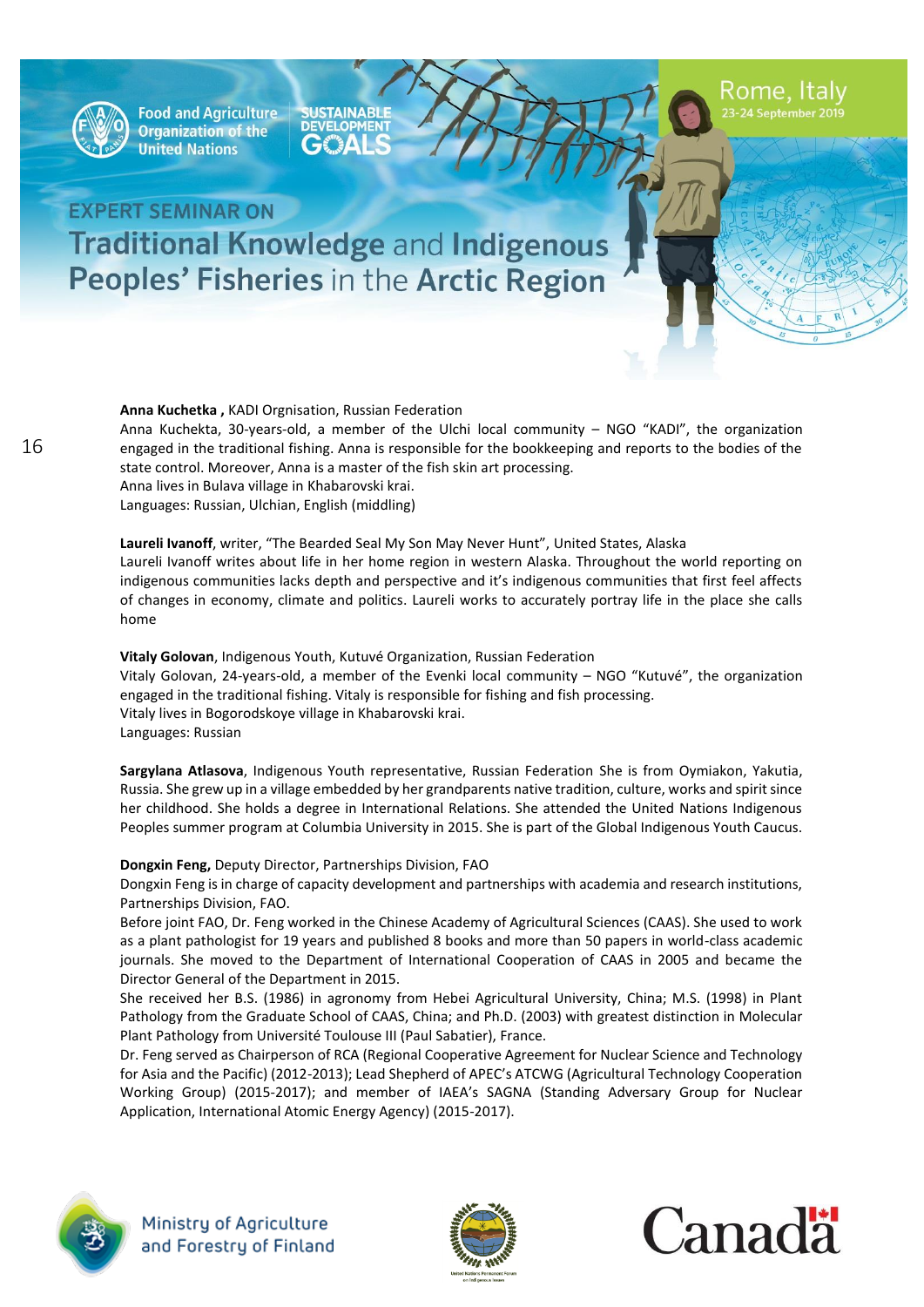

**SUSTAINABLE**<br>DEVELOPMENT GE"AL

# **EXPERT SEMINAR ON Traditional Knowledge and Indigenous** Peoples' Fisheries in the Arctic Region

Session 6: High-Level Multi-stakeholder dialogue: Policy and programme intervention: How to strengthen the work of FAO on traditional knowledge and indigenous peoples' fisheries?

#### **Anne Nuorgam**, Chairperson of the UN Permanent Forum on Indigenous Issues

Ms. Nuorgam is a long-term Saami politician, who holds a Master of Laws degree and is a currently a PhD student at the University of Lapland. She has been a member of the Saami Parliament of Finland since 2000 and is also head of the Saami Council's Human Rights Unit.

#### **Dalee Sambo Dorough,** Chairperson of the Inuit Circumpolar Council, United States

Dalee Sambo Dorough (Inuit-Alaska) is International Chair of the Inuit Circumpolar Council and former Associate Professor at University of Alaska Anchorage. Engaged for over 34 years at the UN, ILO, OAS and other international fora, she is a former Expert Member and Chairperson of the UNPFII and specializes in international Indigenous human rights law as well as political and legal relations between States and Indigenous peoples. She holds a PhD from University of British Columbia, Faculty of Law (2002) and a Master of Arts in Law & Diplomacy from The Fletcher School at Tufts University (1991). Current areas of research include Arctic Indigenous peoples' human rights, Arctic policy and Arctic related issues. She is also co-Chair of the International Law Association Committee on Implementation of the Rights of Indigenous Peoples.

**Eirik Larsen,** Policy Advisor to the President of the Saami Parliament of Norway, Norway

#### **Tapio Hakaste,** Adviser at the Ministry of Agriculture and Forestry of Finland, Finland

Tapio Hakaste works in the Ministry of Agriculture and Forestry mainly with questions related to management of boarder watersheds in Finland, including two of the world's largest Atlantic Salmon rivers, River Teno (Tana in Norwegian) and River Tornionjoki (Torne in Swedish). He holds a M.Sc. in Fisheries science and in Regional science. Prior to present work at the ministry, he has worked in regional administration working with fisheries regions, an organization dealing with a watershed wide co-operation of fishers and fishing-right owners. He started his career in a water association working with fisheries surveys as a consultant. Tapio is an active fisher himself, using different methods typically used in Finland, from winter net-fishery to different rodfishing methods.

#### **Gunn-Britt Retter,** Head of Arctic and Environmental Unit, Saami Council, Norway

Ms Gunn-Britt Retter lives in the coastal Saami community Unjárga-Nesseby in north-eastern Norway. She is a teacher of training from Sámi University of Applied Sciences and holds MA in Bilingual studies from University of Wales. Since 2001, Retter has worked with Arctic Environmental issues, first at Arctic Council Indigenous Peoples' Secretariat (IPS) (Denmark) and since 2005 in the present position as Head of Arctic and Environmental Unit of the Saami Council. In her present position, Retter has been involved in issues related to indigenous peoples and knowledge associated with climate change, biodiversity, language, pollution and management of natural resources.





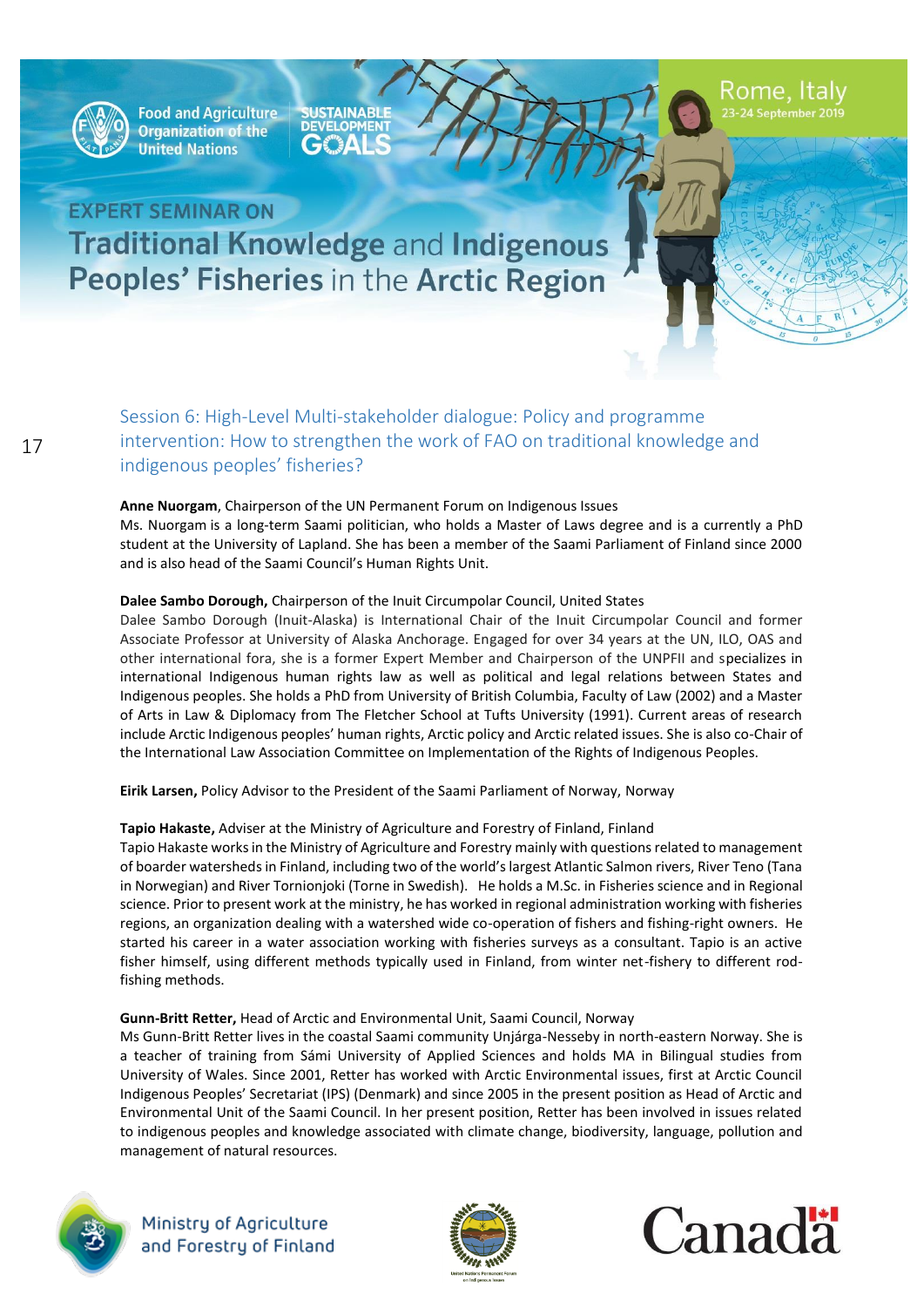

**SUSTAINABLE**  $\mathbf{A}$ 

Rome, Italy

# **EXPERT SEMINAR ON Traditional Knowledge and Indigenous** Peoples' Fisheries in the Arctic Region

**Nicole Franz,** Economics and Institutions Branch, Fisheries and Aquaculture Department, FAO Nicole Franz is a development economist with 15 years of experience in intergovernmental organizations, focusing on small-scale fisheries socio-economics and policy. She has worked to support small-scale fisheries since 2003 as part of IFAD, OECD, and FAO. She holds a Masters degree in Economics and in International Cooperation and Project Design from University La Sapienza, Rome, and has advocated for a human rights approach to small-scale fisheries through policy processes and stakeholder empowerment. Since 2011, Nicole has been a Fishery Planning Analyst at FAO, coordinating the implementation of the Voluntary Guidelines for Securing Sustainable Small-Scale Fisheries in the Context of Food Security and Poverty Eradication (SSF Guidelines).

#### **Blaise Kuemlangan** , Chief of the Development Law Services, FAO

Blaise Kuemlangan is Chief of the Development Law Service (LEGN) of the Legal Office of the Food and Agriculture Organization of the United Nations (FAO), where he has worked for the last 22 years. He specialises in international law and fisheries and aquaculture law. As Chief, LEGN, Mr. Kuemlangan manages FAO's legal assistance work in food and agriculture including food and nutrition security and natural resource management.

#### **Yon Fernandez de Larrinoa**, Team Leader Indigenous Peoples Team, FAO

Yon Fernandez de Larrinoa is an Agricultural Economist from the Autonomous University of Madrid with an MABD on Entitlements and Food Security.

Since 2014, Yon has been leading the FAO Indigenous Peoples Team implementing the 2010 FAO Policy on Indigenous Peoples and including Free Prior and Informed Consent in the safeguards of the Organizations. From 2010 to 2014 he was leading the FAO's civil society team, supporting the participation of civil society in the reformed World Committee of Food Security and finalizing the FAO Strategy for engagement with civil society.

Since he first joined the Organizations in 1998 in the Policy Division, Yon has worked as policy officer and emergency coordinator in the field, becoming Sub regional coordinator for South America and later desk officer for the Caribbean. He led the UN agricultural cluster in Haiti. He has worked in different countries in Asia, Latin America, the Near East and Africa.

**David Cuming,** Adviser to the Permanent Representation of Canada to the Food and Agriculture Agencies of the United Nations, Canada

David Cuming took up to the position of Advisor to the Permanent Mission of Canada to the Rome-based Food and Agriculture Agencies of the United Nations in January 2016. David is a sustainability specialist with experience in policy research, project management and fieldwork. He has worked in both sustainable agricultural development and the consumer movement, and has focused on voluntary standards and the strategic development of sustainable supply chains for smallholders.

Before coming to Rome, David supported programmes initiated by the International Institute for Sustainable Development (IISD), including the Sustainable Commodity Assistance Network (SCAN), the Committee on Sustainability Assessment (COSA) and the State of Sustainability Initiatives (SSI). In recent years, he has also collaborated with the Faculty of Agricultural Sciences at the University of Bologna, Italy.





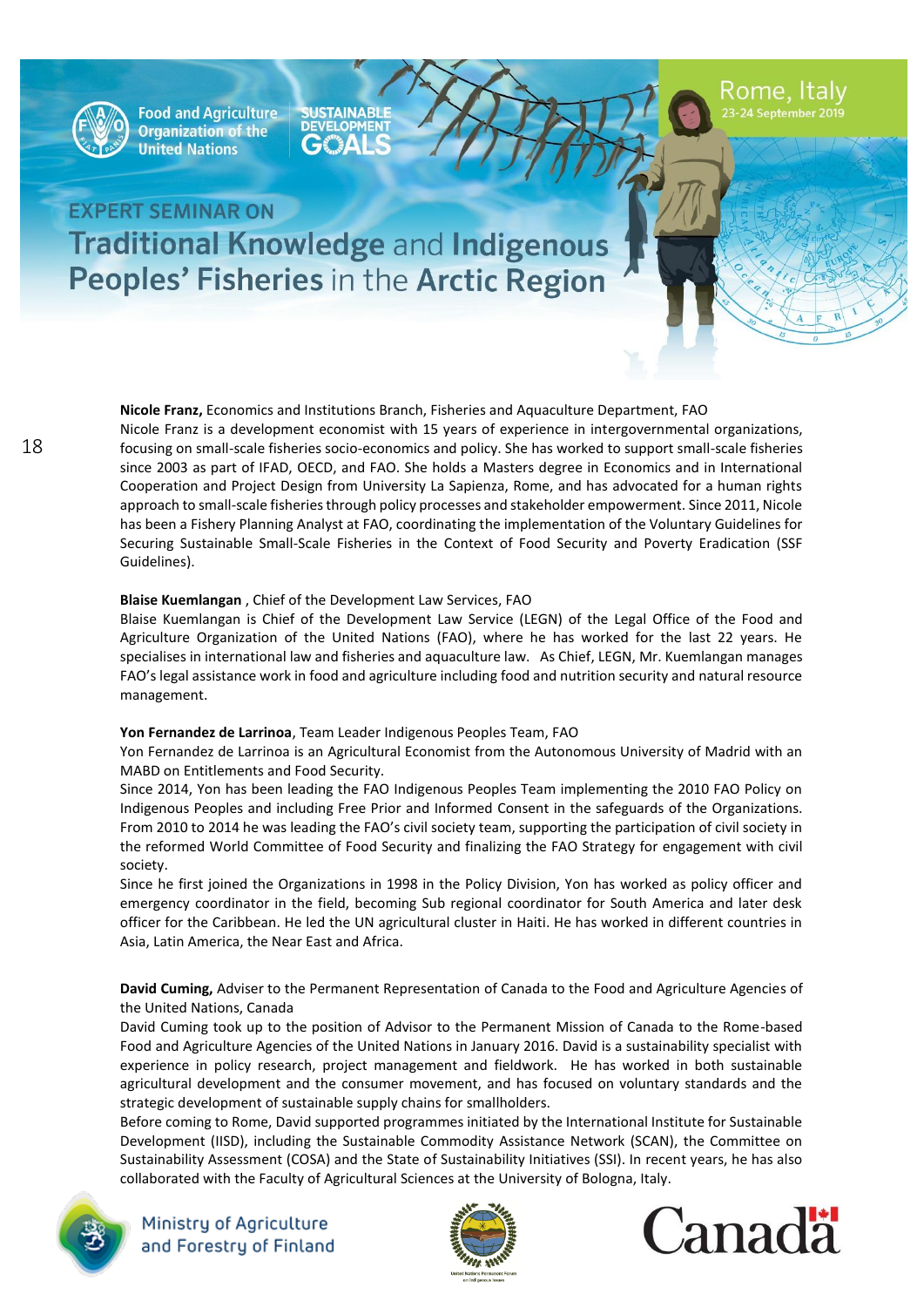

**Food and Agriculture Organization of the United Nations** 

**SUSTAINABLE** ▞▚Δ

# **EXPERT SEMINAR ON Traditional Knowledge and Indigenous** Peoples' Fisheries in the Arctic Region

David has common law (LLB) and civil law degrees (BCL) from McGill University in Montreal, Quebec.

**Brian Keane**, Rapporteur UN Permanent Forum on Indigenous Issues

Brian Keane has been working with indigenous communities around the world for nearly three decades. He is co-founder of the international organization Land is Life, and is currently serving as Advisor for Indigenous Peoples' Issues for USAID.

### Reading of the Declaration, Recommendations and Way forward

**Anne Nuorgam**, Chairperson of the UN Permanent Forum on Indigenous Issues

Ms. Nuorgam is a long-term Saami politician, who holds a Master of Laws degree and is a currently a PhD student at the University of Lapland. She has been a member of the Saami Parliament of Finland since 2000 and is also head of the Saami Council's Human Rights Unit.

**Roberto Ridolfi,** Assistant Director-General, Programme Support and Technical Cooperation, FAO He was appointed in January 2019, being promoted from the role of Special Adviser to the Deputy Director-General (Programmes) on Strategy and Financing Development, which he held in 2018, detached from the European Commission.

From 2013 to 2017, Dr Ridolfi served as Director of the Directorate C – Planet and Prosperity under the Directorate-General for International Cooperation and Development (DG DEVCO) at the European Commission.

Dr Ridolfi joined the European Commission in 1994, after a 10-year experience in both academia and private sector. He began as Development Adviser at the EU Delegation to Malawi, followed by Namibia and Kosovo. He then coordinated the Public-Private Partnership unit for the enlargement of the EU. Head of the *EuropeAid*  division, between 2004 and 2005 he managed programmes on environment and climate change, rural development, food security and migration, as well as the One-Billion-Euro Food Facility in 50 countries.

Dr Ridolfi served as EU Ambassador and Head of delegation for the Pacific in Suva, Fiji from 2005 to 2007, and as EU Ambassador to Uganda from 2011 to 2013.

Dr Ridolfi holds a MSc in Engineering, an MBA and a PhD in Architectural Technology.

### **Árni M. Mathiesen**, Assistant Director-General, Fisheries and Aquaculture Department, FAO

Mr Árni M. Mathiesen, a national of Iceland and coming from a fishing family, was appointed as Assistant Director-General (ADG) of the Fisheries and Aquaculture Department of FAO, effective 28 October 2010. Mr Mathiesen graduated from Flensborgarskóli in Hafnarfjörður with a university entrance diploma in 1978 and obtained a Bachelor of Veterinary Medicine and Surgery degree from the University of Edinburgh, U.K., qualifying as a veterinarian in 1983. He was awarded a Master of Science in Aquatic Veterinary Pathology from the Institute of Aquaculture, University of Stirling, U.K. in 1985. After completing his studies, he worked as a veterinarian, specializing in fish diseases from 1985 to 1995. He also served as Managing Director of Faxalax, an aquaculture firm, from 1988 to 1989.

Mr Mathiesen was a member of the Board of the Icelandic Veterinary Association from 1986 to 1987 and Chairperson of the Council for the Prevention of Cruelty to Animals from 1994 to 1999.